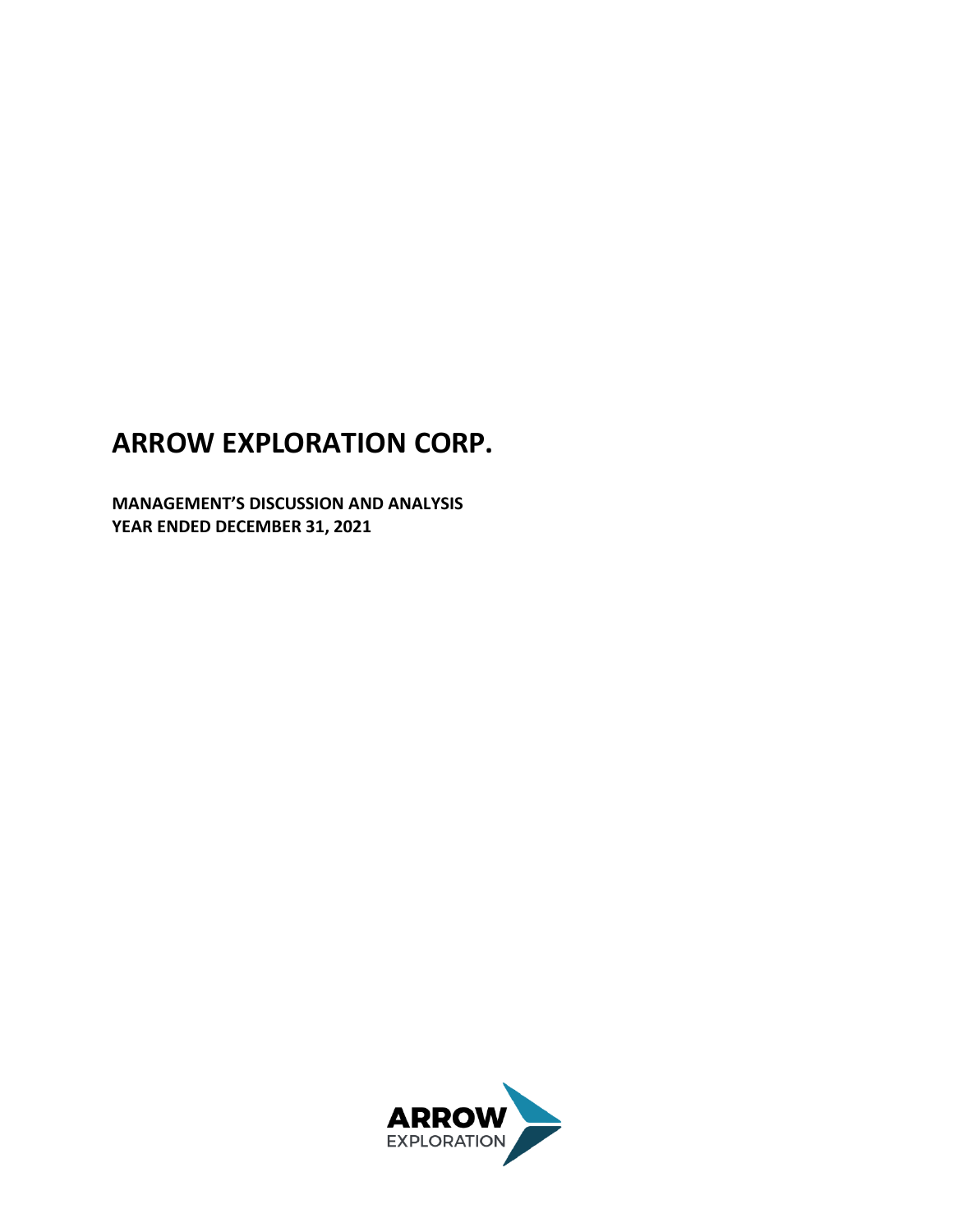

## **MANAGEMENT'S DISCUSSION AND ANALYSIS**

This Management's Discussion and Analysis ("MD&A") as provided by the management of Arrow Exploration Corp. ("Arrow" or the "Company"), is dated as of April 25, 2022 and should be read in conjunction with Arrow's annual consolidated financial statements and related notes for the year ended December 31, 2021. Additional information relating to Arrow is available under Arrow's profile on [www.sedar.com.](http://www.sedar.com/)

#### **Advisories**

#### **Basis of Presentation**

*The condensed consolidated financial statements have been prepared in accordance with International Financial Reporting Standards ("IFRS"), and all amounts herein are expressed in United States dollars, unless otherwise noted, and all tabular amounts are expressed in United States dollars, unless otherwise noted. Additional information for the Company may be found on SEDAR at www.sedar.com.* 

#### **Advisory Regarding Forward‐Looking Statements**

*This MD&A contains certain statements or disclosures relating to Arrow that are based on the expectations of its management as well as assumptions made by and information currently available to Arrow which may constitute forwardlooking statements or information ("forward-looking statements") under applicable securities laws. All such statements and disclosures, other than those of historical fact, which address activities, events, outcomes, results or developments that Arrow anticipates or expects may, could or will occur in the future (in whole or in part) should be considered forward-looking statements. In some cases, forward-looking statements can be identified by the use of the words "believe", "continue", "could", "expect", "likely", "may", "outlook", "plan", "potential", "will", "would" and similar expressions. In particular, but without limiting the foregoing, this MD&A contains forward-looking statements pertaining to the following: the COVID-19 pandemic and its impact; tax liability; capital management strategy; capital structure; credit facilities and other debt; performance by Canacol (as defined herein) and the Company in connection with the Note (as defined herein) and letters of credit; Arrow's costless collar structure; Arrow's interest in the OBC Pipeline (as defined herein) and the consequences thereof; cost reduction initiatives; potential drilling on the Tapir block; capital requirements; expenditures associated with asset retirement obligations; future drilling activity and the development of the Rio Cravo Este structure on the Tapir Block. Statements relating to "reserves" and "resources" are deemed to be forward-looking information, as they involve the implied assessment, based on certain estimates and assumptions, that the reserves and resources described exist in the quantities predicted or estimated and can be profitably produced in the future.*

*The forward-looking statements contained in this MD&A reflect several material factors and expectations and assumptions of Arrow including, without limitation: current and anticipated commodity prices and royalty regimes; the impact and duration of the COVID-19 pandemic; the financial impact of Arrow's costless collar structure; availability of skilled labour; timing and amount of capital expenditures; future exchange rates; commodity prices; the impact of increasing competition; general economic conditions; availability of drilling and related equipment; receipt of partner, regulatory and community approvals; royalty rates; future operating costs; effects of regulation by governmental agencies; uninterrupted access to areas of Arrow's operations and infrastructure; recoverability of reserves; future production rates; timing of drilling and completion of wells; pipeline capacity; that Arrow will have sufficient cash flow, debt or equity sources or other financial resources required to fund its capital and operating expenditures and requirements as needed; that Arrow's conduct and results of operations will be consistent with its expectations; that Arrow will have the ability to develop its oil and gas properties in the manner currently contemplated; current or, where applicable, proposed industry conditions, laws and regulations will continue in effect or as anticipated; that the estimates of Arrow's reserves and production volumes and the*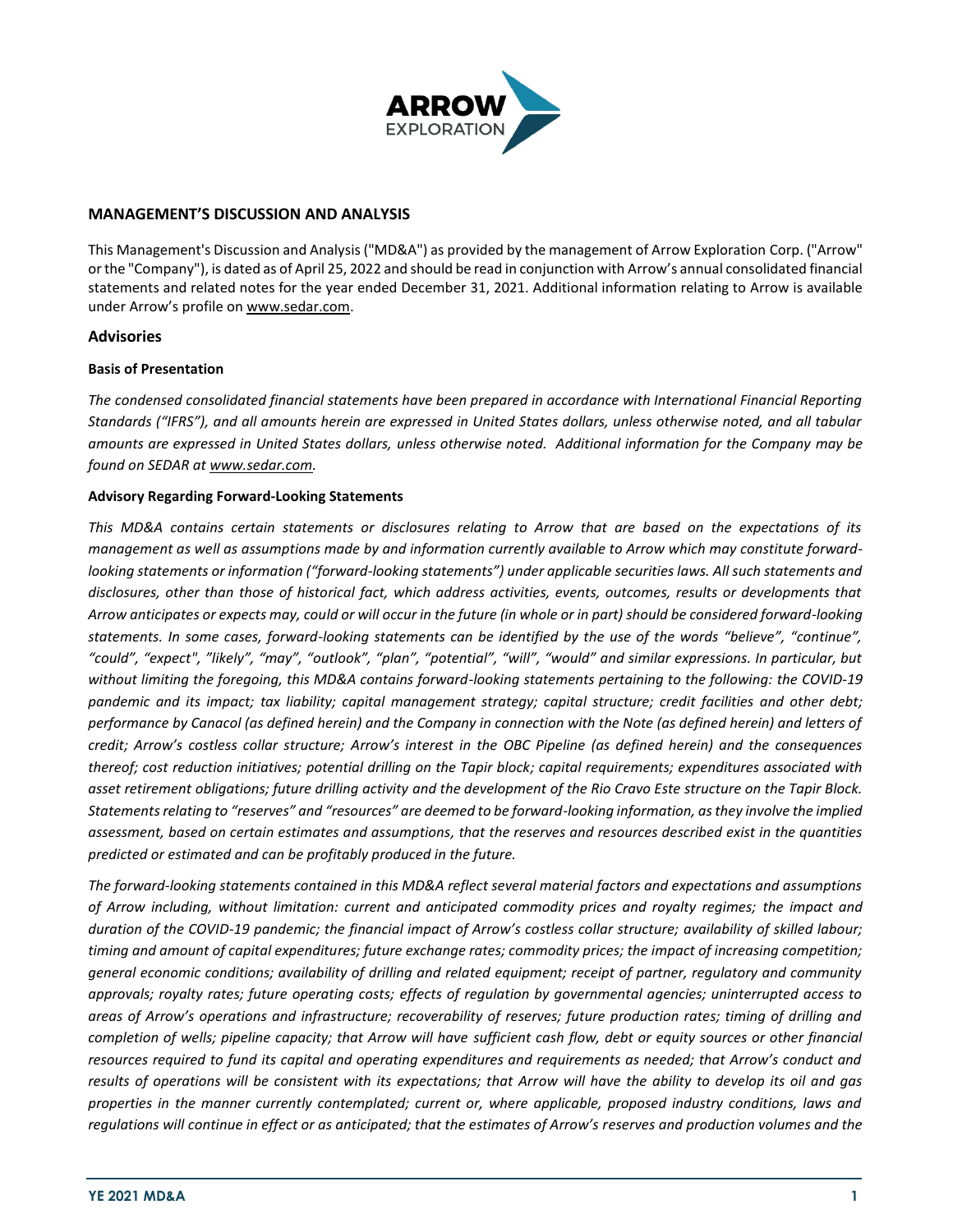

*assumptions related thereto (including commodity prices and development costs) are accurate in all material respects; that Arrow will be able to obtain contract extensions or fulfil the contractual obligations required to retain its rights to explore, develop and exploit any of its undeveloped properties; and other matters.*

*Arrow believes the material factors, expectations and assumptions reflected in the forward-looking statements are reasonable at this time but no assurance can be given that these factors, expectations and assumptions will prove to be correct. The forward-looking statements included in this MD&A are not guarantees of future performance and should not be unduly relied upon.* 

*Such forward-looking statements involve known and unknown risks, uncertainties and other factors that may cause actual results or events to differ materially from those anticipated in such forward-looking statements including, without limitation:*  the impact and duration of the COVID-19 pandemic; the impact of general economic conditions; volatility in commodity *prices; industry conditions including changes in laws and regulations including adoption of new environmental laws and regulations, and changes in how they are interpreted and enforced; competition; lack of availability of qualified personnel; the results of exploration and development drilling and related activities; obtaining required approvals of regulatory authorities; counterparty risk; risks associated with negotiating with foreign governments as well as country risk associated with conducting international activities; commodity price volatility; fluctuations in foreign exchange or interest rates; environmental risks; changes in income tax laws or changes in tax laws and incentive programs; changes to pipeline capacity; ability to secure a credit facility; ability to access sufficient capital from internal and external sources; risk that Arrow's evaluation of its existing portfolio of development and exploration opportunities is not consistent with future results; that production may not necessarily be indicative of long term performance or of ultimate recovery; and certain other risks detailed from time to time in Arrow's public disclosure documents including, without limitation, those risks identified in Arrow's 2018 AIF, a copy of which is available on Arrow's SEDAR profile at www.sedar.com. Readers are cautioned that the foregoing list of factors is not exhaustive and are cautioned not to place undue reliance on these forward-looking statements.* 

#### **Non‐IFRS Measures**

*The Company uses non-IFRS measures to evaluate its performance which are measures not defined in IFRS. Working capital, funds flow from operations, realized prices, operating netback, adjusted EBITDA, and net debt as presented do not have any standardized meaning prescribed by IFRS and therefore may not be comparable with the calculation of similar measures for other entities. The Company considers these measures as key measures to demonstrate its ability to generate the cash flow necessary to fund future growth through capital investment, and to repay its debt, as the case may be. These measures should not be considered as an alternative to, or more meaningful than net income (loss) or cash provided by operating activities or net loss and comprehensive loss as determined in accordance with IFRS as an indicator of the Company's performance. The Company's determination of these measures may not be comparable to that reported by other companies.*

*Working capital is calculated as current assets minus current liabilities; funds from operations is calculated as cash flows from (used in) operating activities adjusted to exclude settlement of decommissioning obligations and changes in non-cash working capital balances; realized price is calculated by dividing gross revenue by gross production, by product, in the applicable period; operating netback is calculated as total natural gas and crude revenues minus royalties, transportation costs and operating expenditures; adjusted EBITDA is calculated as net income (loss) adjusted for interest, income taxes, depreciation, depletion, amortization and other similar non-recurring or non-cash charges; and net debt is defined as the principal amount of its outstanding debt, less working capital items.*

*The Company also presents funds from operations per share, whereby per share amounts are calculated using weightedaverage shares outstanding consistent with the calculation of net loss and comprehensive loss per share.*

*A reconciliation of the non-IFRS measures is included as follows:*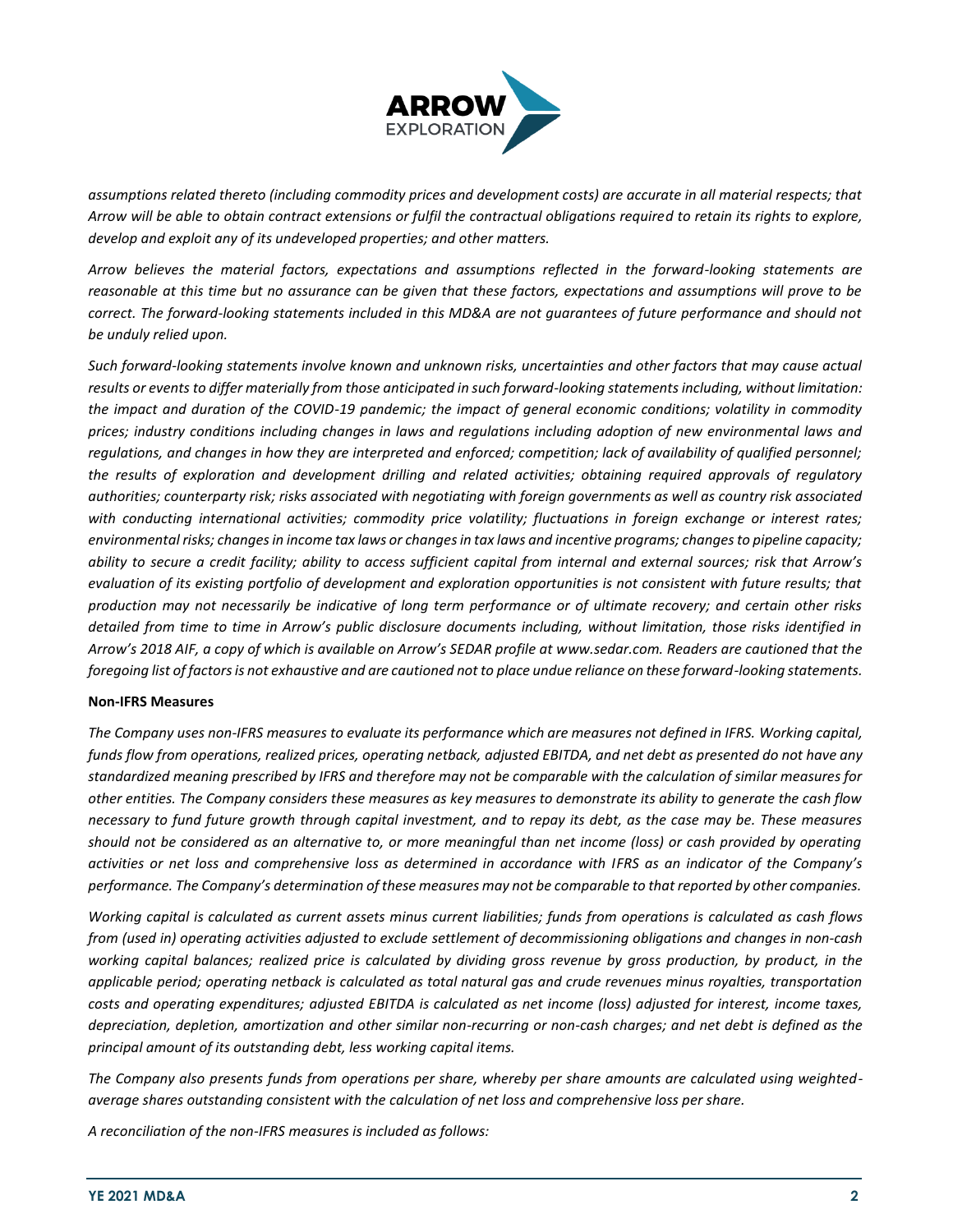

|                                                       | Three months<br>ended December | Year ended<br>December 31, | Three months<br>ended December | Year ended<br>December 31, |
|-------------------------------------------------------|--------------------------------|----------------------------|--------------------------------|----------------------------|
| (in United States dollars)                            | 31, 2021                       | 2021                       | 31, 2020                       | 2020                       |
| Net income (loss)                                     | 6,960,035                      | 5,693,532                  | (7,953,001)                    | (32, 233, 092)             |
| Add/(subtract):                                       |                                |                            |                                |                            |
| Share based payments                                  | 241,438                        | (84, 668)                  | 906,152                        | 1,169,766                  |
| Financing costs:                                      |                                |                            |                                |                            |
| Accretion on decommissioning obligations              | 34,160                         | 132,807                    | 62,075                         | 524,477                    |
| Interest                                              | 246,449                        | 797,943                    | 418,578                        | 238,230                    |
| Other                                                 | (76, 358)                      | 46,216                     | 723,710                        | 903,597                    |
| Depreciation and depletion                            | 511,813                        | 1,622,937                  | 139,014                        | 2,049,411                  |
| Derivative income                                     | (467, 507)                     | (467, 507)                 |                                |                            |
| Gain on disposition of oil and gas properties         |                                |                            | (1,059,474)                    | (1,059,474)                |
| Impairment (reversal) of oil and gas properties       | (5,617,776)                    | (5,617,776)                |                                | 27,263,110                 |
| Income taxes, current and deferred                    | (1,291,612)                    | (1,318,810)                | 5,551,979                      | (1,759,807)                |
| Adjusted EBITDA (1)                                   | 540,642                        | 804,674                    | (1,210,966)                    | (2,903,782)                |
|                                                       |                                |                            |                                |                            |
| Cash flows used in operating activities               | (922, 307)                     | (4,506,160)                | (905, 274)                     | (2,298,094)                |
| Minus - Changes in non-cash working capital balances: |                                |                            |                                |                            |
| Trade and other receivables                           | (327, 190)                     | (1,817,008)                | (326, 360)                     | (2, 255, 190)              |
| Restricted cash                                       |                                | (262, 489)                 | 262,489                        | 262,489                    |
| Taxes receivable                                      | (900, 017)                     | (940, 634)                 | (1,050,973)                    | (689, 860)                 |
| Deposits and prepaid expenses                         | 113,602                        | 244,917                    | (86, 132)                      | (193, 813)                 |
| Inventory                                             | (137, 252)                     | 217,759                    | (131, 013)                     | (148, 467)                 |
| Accounts payable and accrued liabilities              | 1,770,157                      | 6,918,112                  | 702,216                        | 1,316,326                  |
| Funds flow from (used in) operations (1)              | (403,007)                      | (145, 503)                 | (1,535,047)                    | (4,006,609)                |

*(1)Non-IFRS measures*

*The term barrel of oil equivalent ("boe") is used in this MD&A. Boe may be misleading, particularly if used in isolation. A boe conversion ratio of 6 thousand cubic feet ("Mcf") of natural gas to one barrel of oil ("bbl") is used in the MD&A. This conversion ratio of 6:1 is based on an energy equivalency conversion method primarily applicable at the burner tip and does not represent a value equivalency at the wellhead.*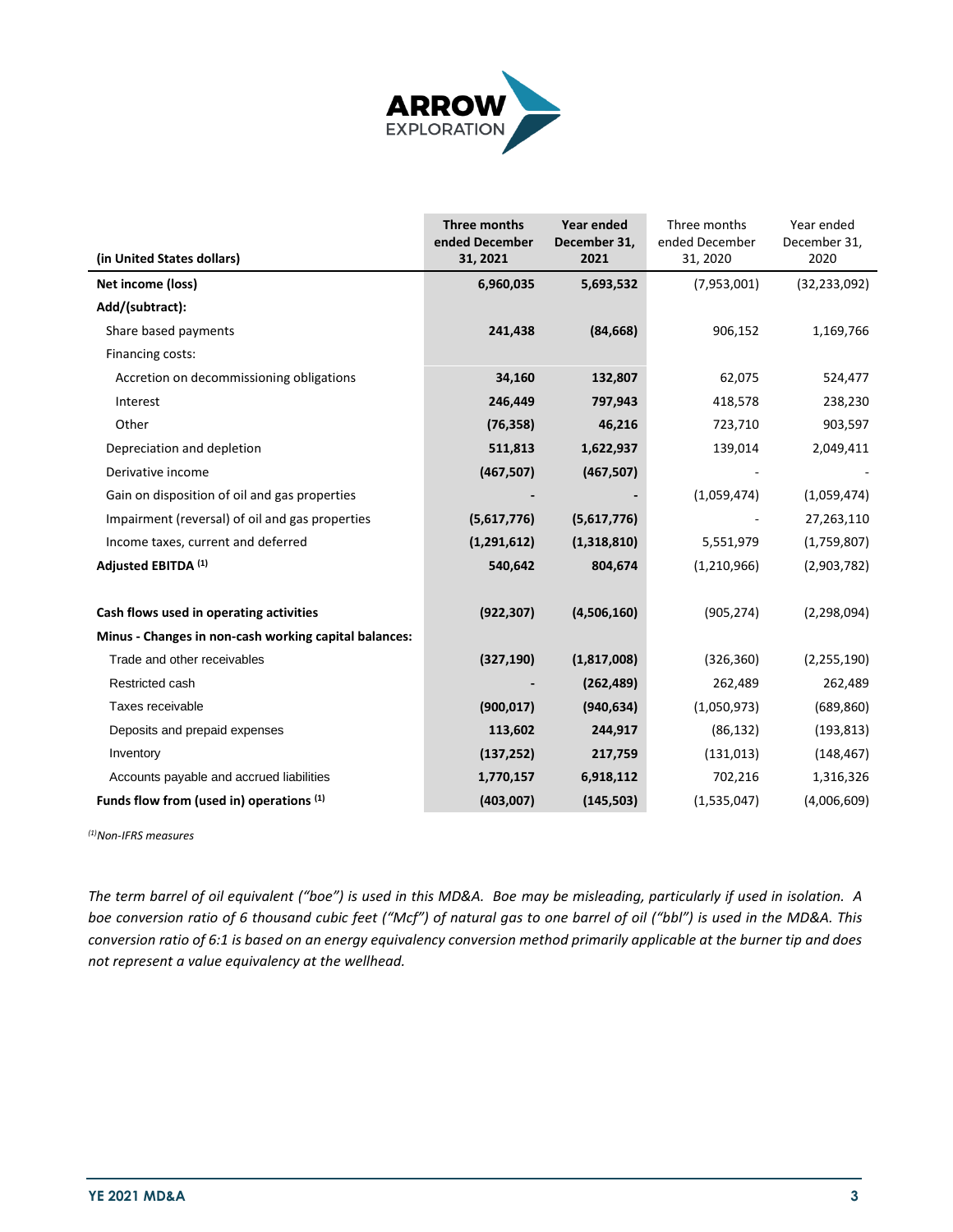

## **FINANCIAL AND OPERATING HIGHLIGHTS**

|                                                            | Three months   | Year ended  | Three months<br>ended | Year ended     |
|------------------------------------------------------------|----------------|-------------|-----------------------|----------------|
| (in United States dollars, except as otherwise noted)      | ended December | December    | December 31,          | December 31,   |
|                                                            | 31, 2021       | 31, 2021    | 2020                  | 2020           |
| Total natural gas and crude oil revenues, net of royalties | 3,038,832      | 6,512,493   | 368,139               | 5,320,565      |
|                                                            |                |             |                       |                |
| Funds flow from (used in) operations (1)                   | (403,007)      | (145, 503)  | (1,535,047)           | (4,006,609)    |
| Per share - basic $(5)$ and diluted $(5)$                  | (0.00)         | (0.00)      | (0.02)                | (0.06)         |
|                                                            |                |             |                       |                |
| Net income (loss)                                          | 6,960,035      | 5,693,532   | (7,953,001)           | (32, 233, 092) |
| Per share – basic $(\xi)$ and diluted $(\xi)$              | 0.04           | 0.06        | (0.12)                | (0.47)         |
| Adjusted EBITDA (1)                                        | 540,642        | 804,674     | (1, 210, 966)         | (2,903,782)    |
| Weighted average shares outstanding – basic and diluted:   |                |             |                       |                |
| <b>Basic</b>                                               | 171,345,885    | 94,553,391  | 68,674,602            | 68,674,602     |
| <b>Diluted</b>                                             | 173,035,572    | 96,243,078  | 68,674,602            | 68,674,602     |
| Common shares end of period                                | 213,389,623    | 213,389,623 | 68,674,602            | 68,674,602     |
| Capital expenditures                                       | 1,991,163      | 2,221,643   | 89,198                | 889,928        |
| Cash and cash equivalents                                  | 10,878,508     | 10,878,508  | 11,473,204            | 11,473,204     |
| <b>Current assets</b>                                      | 12,806,502     | 12,806,502  | 15,958,652            | 15,958,652     |
| <b>Current liabilities</b>                                 | 4,800,428      | 4,800,428   | 17,891,592            | 17,891,592     |
| Working capital (deficit) $(1)$                            | 8,006,074      | 8,006,074   | (1,932,940)           | (1,932,940)    |
| Long-term portion of restricted cash (2)                   |                |             | 460,283               | 460,283        |
| Total assets                                               | 41,195,798     | 41,195,798  | 33,532,299            | 33,532,299     |
|                                                            |                |             |                       |                |
| <b>Operating</b>                                           |                |             |                       |                |
|                                                            |                |             |                       |                |
| Natural gas and crude oil production, before royalties     |                |             |                       |                |
| Natural gas (Mcf/d)                                        | 1,550          | 704         | 442                   | 530            |
| Natural gas liquids (bbl/d)                                |                | 7           | 5                     | 6              |
| Crude oil (bbl/d)                                          | 455            | 344         | 62                    | 367            |
| Total (boe/d)                                              | 712            | 468         | 140                   | 461            |
|                                                            |                |             |                       |                |
| Operating netbacks (\$/boe) (1)                            |                |             |                       |                |
| Natural gas (\$/Mcf)                                       | \$1.87         | \$1.51      | \$1.05                | \$0.51         |
| Crude oil (\$/bbl)                                         | \$34.42        | \$34.35     | (598.26)              | \$2.85         |
| Total (\$/boe)                                             | \$27.35        | \$27.55     | ( \$39.03)            | \$3.16         |

*(1)Non-IFRS measures – see "Non-IFRS Measures" section within this MD&A*

*(2)Long term restricted cash not included in working capital*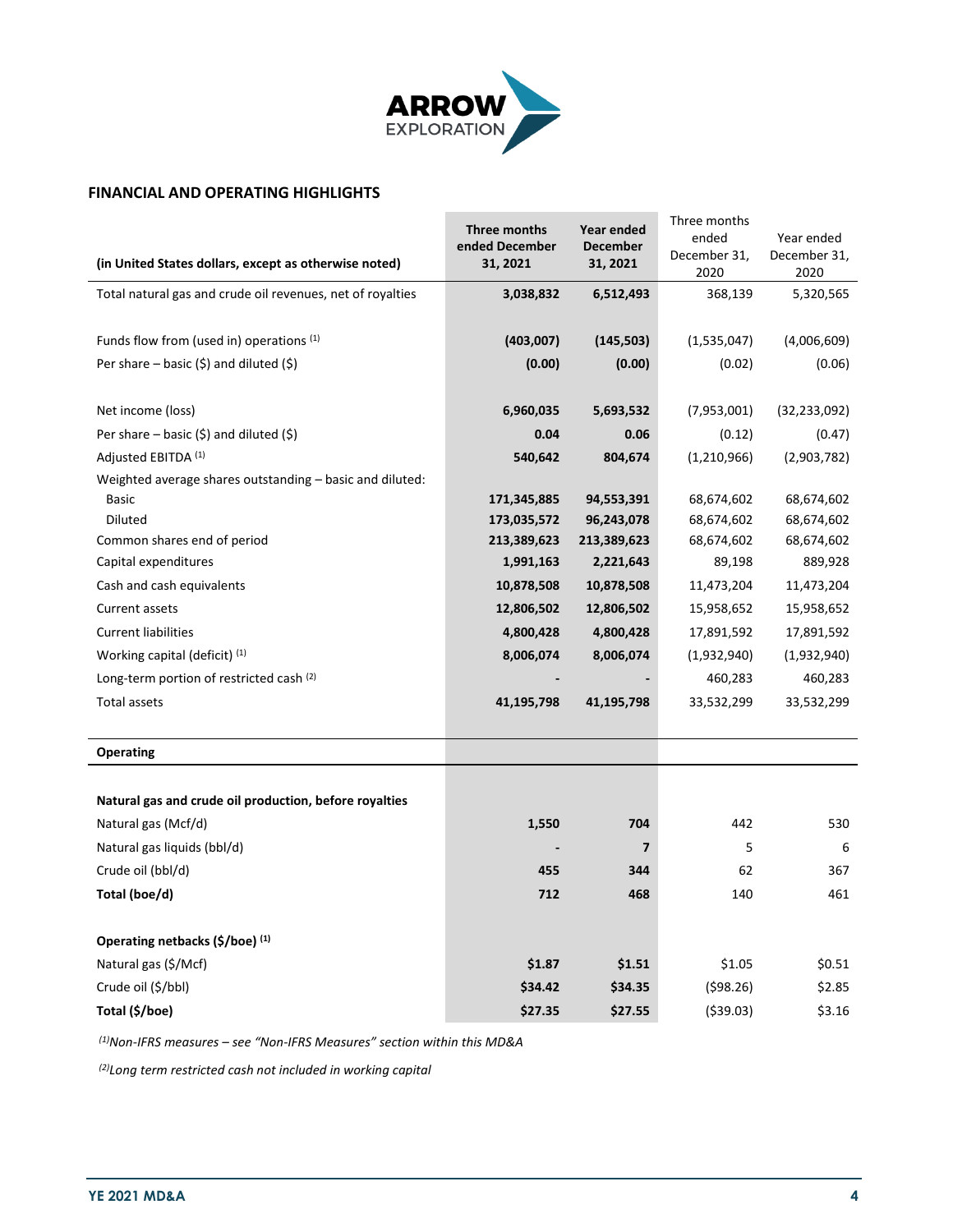

## **The Company**

Arrow is a junior oil and gas company engaged in the acquisition, exploration and development of oil and gas properties in Colombia and Western Canada. The Company's shares trade on the TSX Venture Exchange and the London AIM exchange under the symbol AXL.

The Company and Arrow Exploration Ltd. entered into an arrangement agreement dated June 1, 2018, as amended, whereby the parties completed a business combination pursuant to a plan of arrangement under the *Business Corporations Act (*Alberta*)* ("ABCA") on September 28, 2018. Arrow Exploration Ltd. and Front Range's then wholly-owned subsidiary, 2118295 Alberta Ltd., were amalgamated to form Arrow Holdings Ltd., a wholly-owned subsidiary of the Company (the "Arrangement"). On May 31, 2018, Arrow Exploration Ltd. entered in a share purchase agreement, as amended, with Canacol Energy Ltd. ("Canacol"), to acquire Canacol's Colombian oil properties held by its wholly-owned subsidiary Carrao Energy S.A. ("Carrao"). On September 27, 2018, Arrow Exploration Ltd. closed the agreement with Canacol.

On May 31, 2018, Arrow Exploration Ltd., entered into a purchase and sale agreement to acquire a 50% beneficial interest in a contract entered into with Ecopetrol S.A. pertaining to the exploration and production of hydrocarbons in the Tapir block from Samaria Exploration & Production S.A. ("Samaria"). On September 27, 2018, Arrow Exploration Ltd. closed the agreement with Samaria. As at December 31, 2021 the Company held an interest in six oil blocks in Colombia and oil and natural gas leases in seven areas in Canada as follows:

|                       |              | <b>Gross Acres</b> | <b>Working Interest</b> | <b>Net Acres</b> |
|-----------------------|--------------|--------------------|-------------------------|------------------|
| <b>COLOMBIA</b>       |              |                    |                         |                  |
| <b>Tapir</b>          | Operated     | 65,125             | 50%                     | 32,563           |
| Oso Pardo             | Operated     | 672                | 100%                    | 672              |
| Ombu                  | Non-operated | 56,482             | 10%                     | 5,648            |
| <b>COR-39</b>         | Operated     | 95,111             | 100%                    | 95,111           |
| Los Picachos          | Non-operated | 52,772             | 37.5%                   | 19,790           |
| Macaya                | Non-operated | 195,255            | 37.5%                   | 73,221           |
| <b>Total Colombia</b> |              | 465,417            |                         | 227,005          |
| <b>CANADA</b>         |              |                    |                         |                  |
| Ansell                | Operated     | 640                | 100%                    | 640              |
| Fir                   | Non operated | 7,680              | 32%                     | 2,457            |
| Penhold               | Non-operated | 480                | 13%                     | 61               |
| Pepper                | Operated     | 23,680             | 100%                    | 23,680           |
| Wapiti                | Non-operated | 1,280              | 13%                     | 160              |
| <b>Total Canada</b>   |              | 33,760             |                         | 26,998           |
| <b>TOTAL</b>          |              | 499,177            |                         | 254,003          |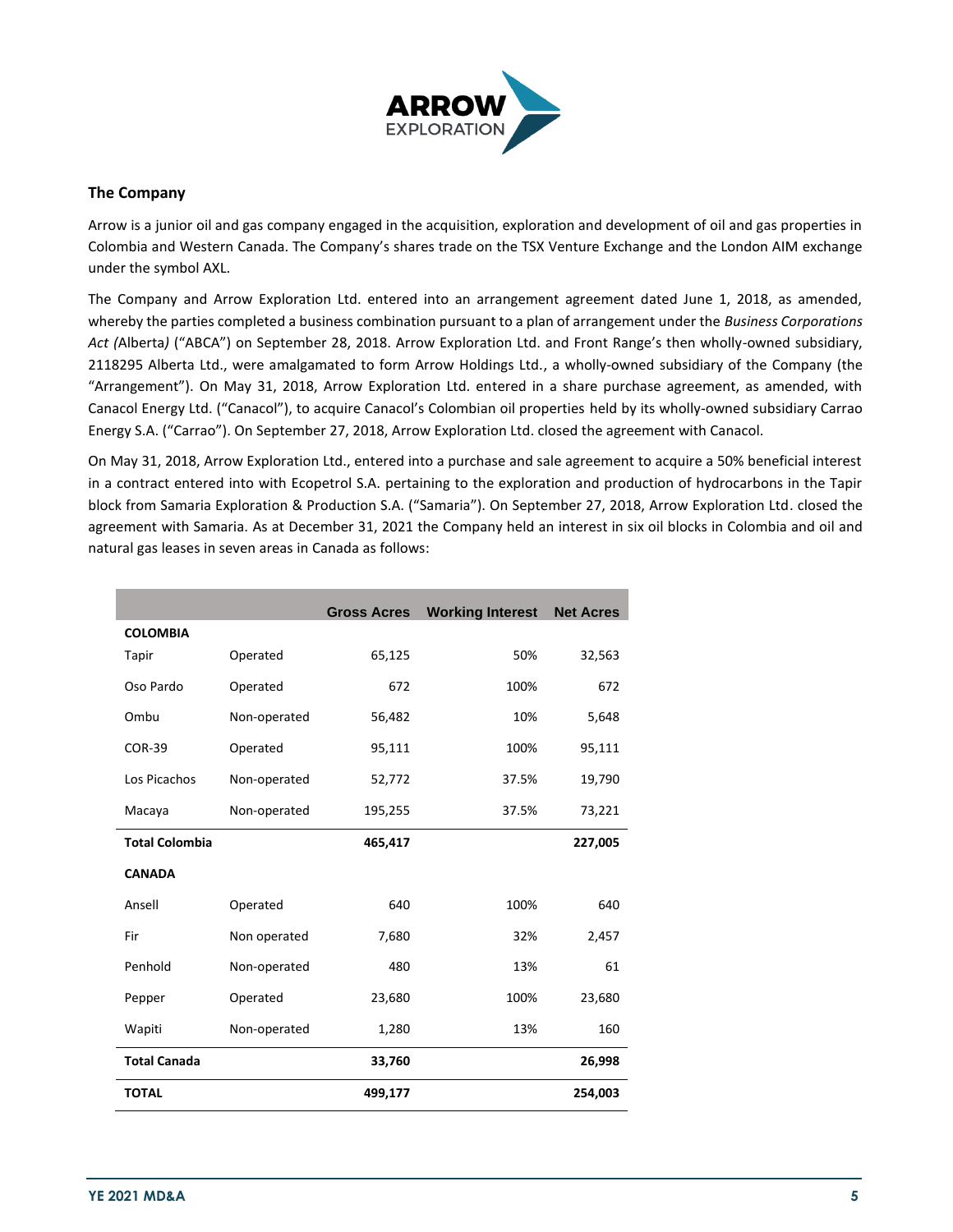

The Company's primary producing assets are located in Colombia in the Tapir, Oso Pardo and Ombu blocks, with natural gas production in Canada at Fir and Pepper, Alberta.

## *Llanos Basin*

Within the Llanos Basin, the Company is engaged in the exploration, development and production of oil within the Tapir block. In the Llanos Basin most oil accumulations are associated with three-way dip closure against NNE-SSW trending normal faults and can have pay within multiple reservoirs. The Tapir block contain large areas not yet covered by 3D seismic, and in Management's opinion offer substantial exploration upside.

#### *Middle Magdalena Valley ("MMV") Basin*

#### *Oso Pardo Field*

The Oso Pardo Field is located in the Santa Isabel Block in the MMV Basin. It is a 100% owned property operated by the Company. The Oso Pardo field is located within a Production Licence covering 672 acres. Three wells have been drilled to date within the License area.

#### *Ombu E&P Contract – Capella Conventional Heavy Oil Discovery*

The Caguan Basin covers an area of approximately 60,000 km<sup>2</sup> and lies between the Putumayo and Llanos Basins. The primary reservoir target is the Upper Eocene aged Mirador formation. The Capella structure is a large, elongated northeastsouthwest fault-related anticline, with approximately 17,500 acres in closure at the Mirador level. The field is located approximately 250 km away from the nearest offloading station at Neiva, where production from Capella is trucked.

The Capella No. 1 discovery well was drilled in July 2008 and was followed by a series of development wells. The Company earned a 10% working interest in the Ombu E&P Contract by paying 100% of all activities associated with the drilling, completion, and testing of the Capella No. 1 well.

## *Fir, Alberta*

The Company has an average non-operated 32% WI in 12 gross (3.84 net) sections of oil and natural gas rights and 17 gross (4.5 net) producing natural gas wells at Fir. The wells produce raw natural gas into the Cecilia natural gas plant where it is processed.

#### *Pepper, Alberta*

During December 2021, the Dalehurst 06-26-52-23W5 well ("West Pepper Well") located near Edson, Alberta, Canada was brought on stream. Initial stabilized production rates were 6.2 MMscf/d of natural gas, or over 1,030 boe/d, at 7,214 kPa tubing pressure, 30,048 kPa casing pressure, and with no water production.

## **Year ended December 31, 2021 Financial and Operational Highlights**

- For the year ended December 31, 2021, Arrow recorded \$6,512,493 in revenues, net of royalties, on crude oil sales of 105,759 bbls, 2,685 bbls of natural gas liquids ("NGL's") and 256,865 Mcf of natural gas sales;
- Funds used in operations of \$145,503;
- Adjusted EBITDA was \$804,674;
- Net income of \$6,512,493;
- Resumed production in its Oso Pardo and Ombu (Capella) blocks in Colombia at the rate of 130 and 160 bbls/d, respectively (Arrow's share);
- Completed a \$12 million financing and its listing at the AIM exchange in London;
- Brought on production stream the West Pepper well.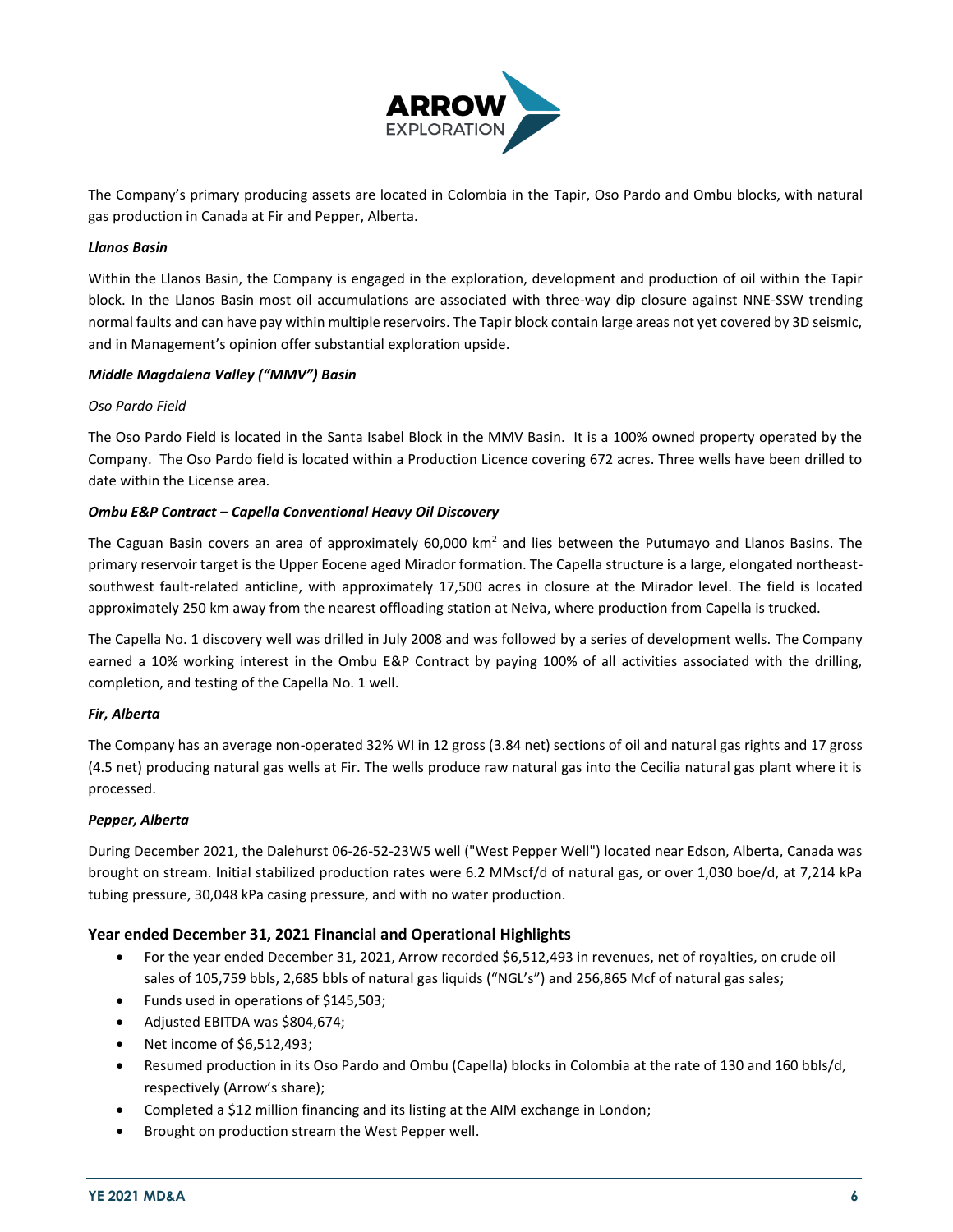

## **Three Months Ended December 31, 2021 Financial and Operational Highlights**

- For the three months ended December 31, 2021, Arrow recorded \$3,038,832 in revenues, net of royalties, on crude oil sales of 49,024 bbls, 1,004 bbls of natural gas liquids ("NGL's") and 142,404 Mcf of natural gas sales, which represents a 100% increase when compared to Q3 2021;
- Funds used in operations of \$403,007;
- Adjusted EBITDA for the three months was \$540,642;
- Net income of \$6,960,035;
- Brought on production stream the West Pepper well.

## **Annual 2021 Reserve Highlights**

- 3,048 Mboe of Proved Reserves, net increase of 118 Mboe compared to 2020;
- 7,421 Mboe of Proved plus Probable Reserves, net decrease of 387 Mboe;
- Proved reserves estimated net present value, before income taxes, of US\$29 million using a 10% discount rate;
- Proved plus Probable Reserves estimated net present value, before income taxes, of US\$84 million using a 10% discount rate

## **RESULTS OF OPERATIONS**

The Company has significantly recovered its production and improved its operations despite the challenges from the Covid-19 pandemic, combined with improved pricing of energy commodities. These have allowed the Company to improve its balance sheet and its business profile when compared with 2020. During 2021, the Company maintained production at its RCE-1 well in the Tapir block for the whole year, with the Oso Pardo and Ombu blocks coming back on production stream in June and April, respectively. Also, during December 2021, the West Pepper Well was brought on stream with an average production of 4,162 Mcf/d of gas while active.

On December 30, 2020, the Company closed its previously announced sale of its LLA-23 block to COG Energy Ltd. for a gross cash consideration of \$12.1 million consisted of a firm amount of US\$11.75 million plus sale adjustments agreed within the parties. In addition to receiving the proceeds, Arrow has transferred to COG its work obligations under various letters of credit in place to guarantee work commitments on LLA-23, as well as all underlying decommissioning and environmental liabilities.

| Average Production by Property (Boe/d) | <b>YTD 2021</b> | Q4 2021 | Q3 2021                  | Q2 2021 | Q1 2021                  | Q4 2020 |
|----------------------------------------|-----------------|---------|--------------------------|---------|--------------------------|---------|
| $LLA-23$                               | -               |         | ۰                        |         |                          |         |
| Oso Pardo                              | 70              | 123     | 137                      | 20      | $\overline{\phantom{0}}$ |         |
| Ombu (Capella)                         | 120             | 190     | 193                      | 97      | -                        |         |
| Rio Cravo Este (Tapir)                 | 153             | 142     | 151                      | 147     | 174                      | 56      |
| <b>Total Colombia</b>                  | 344             | 455     | 481                      | 264     | 174                      | 62      |
| Fir, Alberta                           | 76              | 82      | 94                       | 67      | 68                       | 78      |
| Pepper, Alberta                        | 46              | 181     | $\overline{\phantom{a}}$ |         |                          |         |
| <b>TOTAL (Boe/d)</b>                   | 461             | 719     | 575                      | 331     | 242                      | 140     |

For the three months and year ended December 31, 2021, the Company's average production was 461 and 719 boe/d, respectively, which consisted of crude oil production in Colombia at 455 and 344 bbl/d, natural gas production of 1,550 and 704 Mcf/d, respectively, and minor amounts of natural gas liquids from the Company's Canadian properties.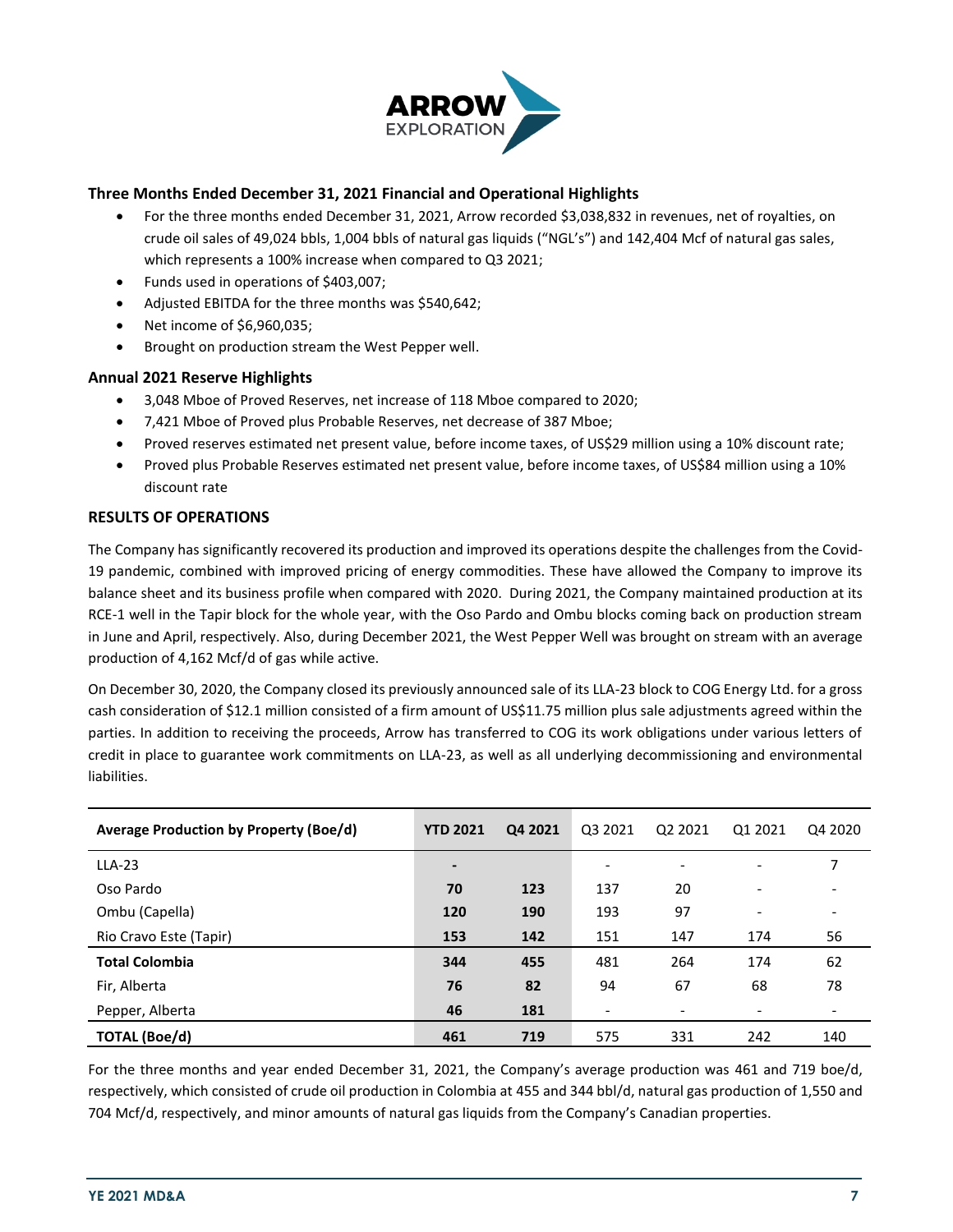

## **Average Daily Natural Gas and Oil Production and Sales Volumes**

|                                                                            | Three months ended<br>December 31 |           | <b>Year ended</b><br>December 31 |            |
|----------------------------------------------------------------------------|-----------------------------------|-----------|----------------------------------|------------|
|                                                                            | 2021                              | 2020      | 2021                             | 2020       |
| <b>Natural Gas (Mcf/d)</b>                                                 |                                   |           |                                  |            |
| Natural gas production                                                     | 1,550                             | 442       | 704                              | 530        |
| Natural gas sales                                                          | 1,550                             | 442       | 704                              | 530        |
| <b>Realized Contractual Natural Gas Sales</b>                              | 1,550                             | 442       | 704                              | 530        |
| Crude Oil (bbl/d)<br>Crude oil production<br>Inventory movements and other | 455<br>78                         | 62<br>(1) | 344<br>(54)                      | 367<br>(6) |
| <b>Crude Oil Sales</b>                                                     | 533                               | 61        | 290                              | 361        |
| Corporate<br>Natural gas production (boe/d)<br>Natural Gas Liquids(bbl/d)  | 256<br>$\bf{0}$                   | 73<br>5   | 117<br>7                         | 88<br>6    |
| Crude oil production (bbl/d)                                               | 455                               | 62        | 344                              | 367        |
| <b>Total production (boe/d)</b>                                            | 712                               | 140       | 468                              | 461        |
| Inventory movements and other (boe/d)                                      | 78                                | (1)       | (54)                             | (6)        |
| Total Corporate Sales (boe/d)                                              | 789                               | 139       | 414                              | 455        |

During the year and three months ended December 31, 2021 the majority of production was attributed to Colombia, where all of Company's blocks were producing. In Canada, the Company has two operated and two non-operated properties located in the province of Alberta at Fir, Pepper, Harley and Wapiti.

## **Natural Gas and Oil Revenues**

|                            | Three months ended<br>December 31 |           | Year ended<br>December 31 |            |
|----------------------------|-----------------------------------|-----------|---------------------------|------------|
|                            | 2021                              | 2020      |                           | 2020       |
| <b>Natural Gas</b>         |                                   |           |                           |            |
| Natural gas revenues       | 479,232                           | 100,931   | 820,430                   | 356,238    |
| <b>NGL revenues</b>        | 56,657                            | 17,824    | 145,019                   | 58,446     |
| Rovalties                  | (41, 568)                         | (12, 417) | (84, 554)                 | (37, 122)  |
| Revenues, net of royalties | 494.321                           | 106,338   | 880,895                   | 377,562    |
| Crude Oil                  |                                   |           |                           |            |
| Crude Oil revenues         | 2,720,772                         | 264,419   | 6,199,231                 | 5,179,819  |
| Royalties                  | (176, 261)                        | (2,617)   | (567, 633)                | (236, 816) |
| Revenues, net of royalties | 2.544.511                         | 261.802   | 5.631.598                 | 4.943.003  |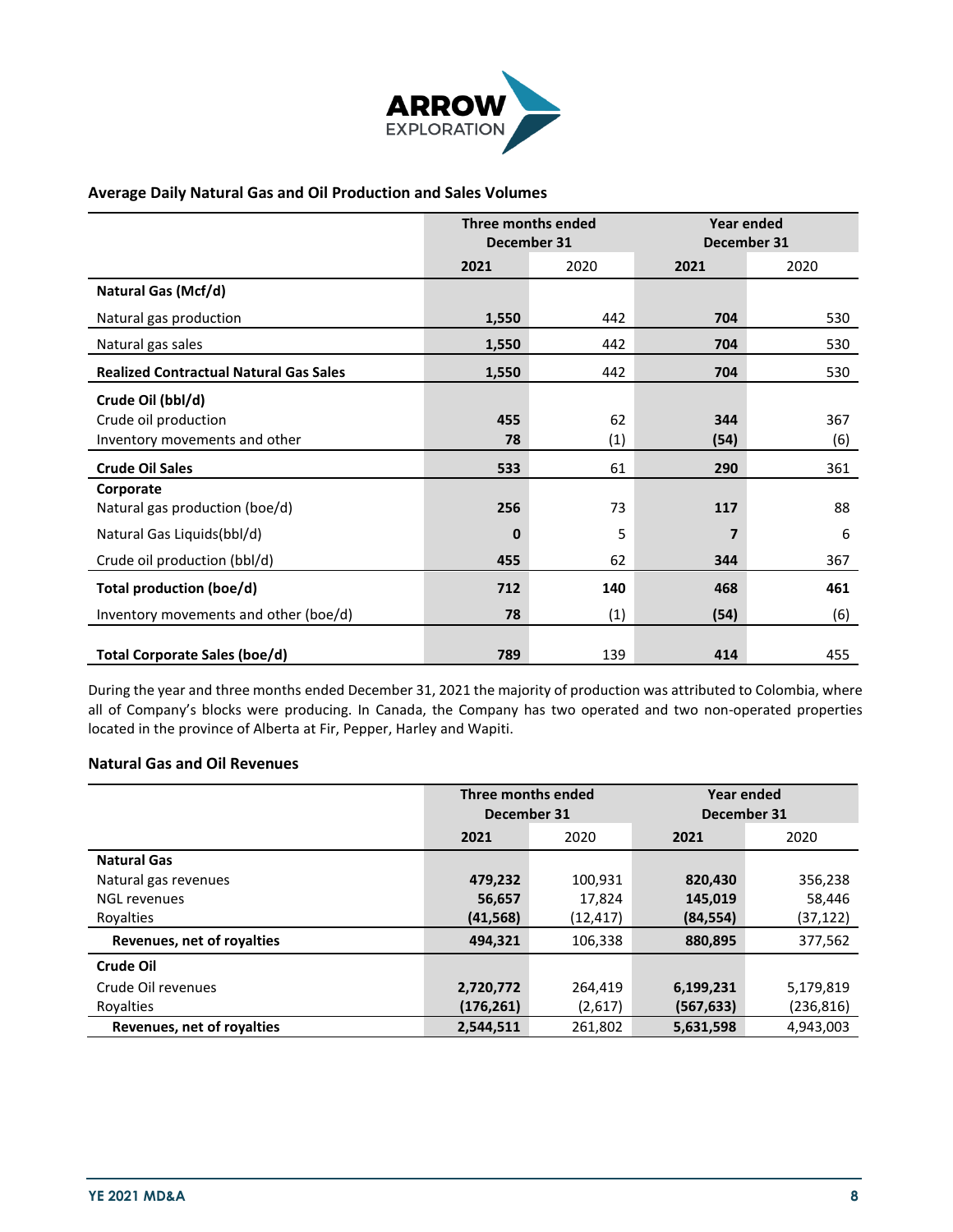

|                                                                      | <b>Three months ended</b><br>December 31 |          | Year ended<br>December 31 |           |  |
|----------------------------------------------------------------------|------------------------------------------|----------|---------------------------|-----------|--|
|                                                                      | 2021                                     | 2020     |                           | 2020      |  |
| Corporate                                                            |                                          |          |                           |           |  |
| Natural gas revenues                                                 | 479,232                                  | 100,931  | 820,430                   | 356,238   |  |
| <b>NGL revenues</b>                                                  | 56,657                                   | 17.824   | 145,019                   | 58,446    |  |
| Oil revenues                                                         | 2,720,772                                | 264,419  | 6,199,231                 | 5,179,819 |  |
| <b>Total revenues</b>                                                | 3,256,661                                | 383,174  | 7,164,679                 | 5,594,503 |  |
| Royalties                                                            | (217, 829)                               | (15,035) | (652, 187)                | (273,938) |  |
| Natural gas and crude oil revenues, net of<br>royalties, as reported | 3,038,832                                | 368,139  | 6,512,493                 | 5,320,565 |  |

Revenues for the three months and the year ended December 31, 2021 was \$3,038,832 and \$6,512,493, respectively, net of royalties (2020: \$368,139 and \$5,320,565, respectively), which represent an increase of 725% and 22%, respectively. This increase is mainly due to increased production, combined with improved pricing for energy commodities.

## **Average Benchmark and Realized Prices**

|                                                             | Three months ended<br>December 31 |         |        | <b>Years ended</b><br>December 31 |         |        |
|-------------------------------------------------------------|-----------------------------------|---------|--------|-----------------------------------|---------|--------|
|                                                             | 2021                              | 2020    | Change | 2021                              | 2020    | Change |
| <b>Benchmark Prices</b>                                     |                                   |         |        |                                   |         |        |
| AECO (\$/Mcf)                                               | \$3.89                            | \$2.18  | 78%    | \$2.91                            | \$1.68  | 73%    |
| Brent (\$/bbl)                                              | \$79.80                           | \$45.21 | 77%    | \$70.78                           | \$43.28 | 64%    |
| West Texas Intermediate (\$/bbl)                            | \$77.31                           | \$42.73 | 81%    | \$68.09                           | \$39.65 | 72%    |
| <b>Realized Prices</b>                                      |                                   |         |        |                                   |         |        |
| Natural gas, net of transportation (\$/Mcf)                 | \$3.37                            | \$2.48  | 35%    | \$3.19                            | \$1.84  | 73%    |
| Natural gas liquids (\$/bbl)                                | \$56.43                           | \$35.40 | 59%    | \$54.01                           | \$27.60 | 96%    |
| Crude oil, net of transportation (\$/bbl)                   | \$55.50                           | \$46.18 | 20%    | \$58.62                           | \$38.52 | 52%    |
| Corporate average, net of transport (\$/boe) <sup>(1)</sup> | \$44.15                           | \$29.47 | 50%    | \$47.37                           | \$33.14 | 43%    |

The Company realized a price of \$44.15 and \$47.37 per boe during the three months and year ended December 31, 2021, respectively (2020: \$29.47 and \$33.14, respectively) as world oil prices improved during 2021. In Canada, natural gas prices experienced a sustained increase during the same periods compared to 2020 levels.

## **Operating Expenses**

|                                   | December 31 | Three months ended | <b>Years ended</b><br>December 31 |           |  |
|-----------------------------------|-------------|--------------------|-----------------------------------|-----------|--|
|                                   | 2021        | 2020<br>2021       |                                   |           |  |
| Natural gas & NGL's               | 218,557     | 51,090             | 347,421                           | 226,530   |  |
| Crude oil                         | 1,392,310   | 824,452            | 1,998,618                         | 4,560,238 |  |
| <b>Total operating expenses</b>   | 1,610,867   | 875,542            | 2,346,039                         | 4,786,768 |  |
| Natural gas (\$/Mcf)              | \$1.15      | \$1.26             | \$1.35                            | \$1.17    |  |
| Crude oil (\$/bbl)                | \$17.48     | \$143.98           | \$18.90                           | \$33.91   |  |
| Corporate (\$/boe) <sup>(1)</sup> | \$13.85     | \$67.34            | \$15.51                           | \$28.36   |  |

*(1)Non-IFRS measure*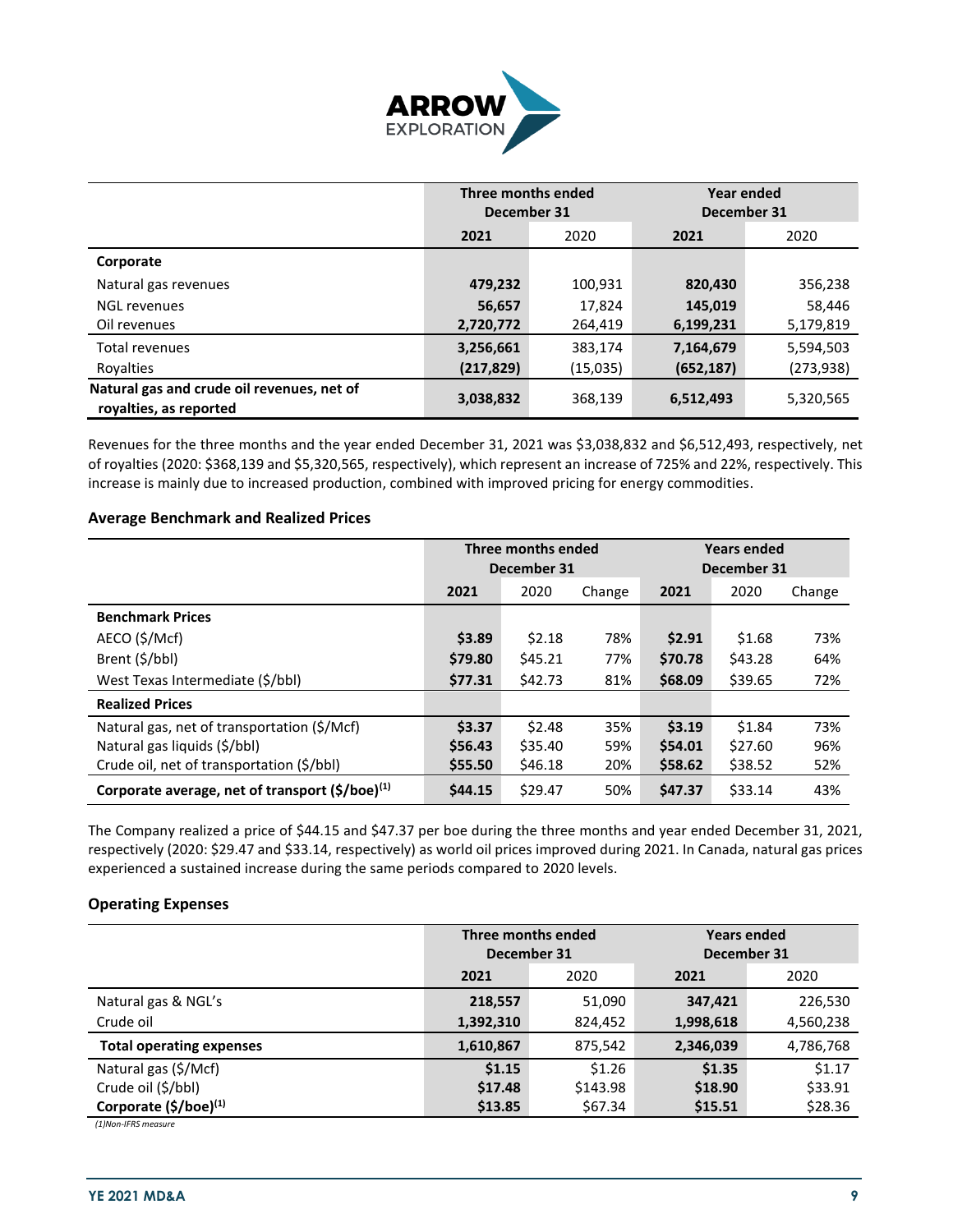

During the three months and year ended December 31, 2021, Arrow incurred operating expenses of \$1,610,867 and \$2,346,039, respectively (2020: \$875,542 and \$4,786,768, respectively), at an average cost of \$13.85 and \$15.51 per boe (2020: \$67.34 and \$28.36, respectively) which is reflective of the Company's increase in production and decrease in operating costs when compared to 2020 levels.

## **Operating Netbacks**

|                                              | Three months ended |             | <b>Years ended</b> |         |
|----------------------------------------------|--------------------|-------------|--------------------|---------|
|                                              |                    | December 31 | December 31        |         |
|                                              | 2021               | 2020        | 2021               | 2020    |
| Natural Gas (\$/Mcf)                         |                    |             |                    |         |
| Revenue, net of transportation expense       | \$3.37             | \$2.48      | \$3.19             | \$1.84  |
| Royalties                                    | (0.34)             | (0.17)      | (0.33)             | (0.16)  |
| Operating expenses                           | (1.15)             | (1.26)      | (1.35)             | (1.17)  |
| Natural Gas Operating netback <sup>(1)</sup> | \$1.87             | \$1.05      | \$1.51             | \$0.51  |
| Crude oil (\$/bbl)                           |                    |             |                    |         |
| Revenue, net of transportation expense       | \$55.50            | \$46.18     | \$58.62            | \$38.52 |
| Royalties                                    | (3.60)             | (0.46)      | (5.37)             | (1.76)  |
| Operating expenses                           | (17.48)            | (143.98)    | (18.90)            | (33.91) |
| Crude Oil Operating netback <sup>(1)</sup>   | \$34.42            | (598.26)    | \$34.35            | \$2.85  |
| Corporate (\$/boe)                           |                    |             |                    |         |
| Revenue, net of transportation expense       | \$44.15            | \$29.47     | \$47.37            | 33.14   |
| Royalties                                    | (2.95)             | (1.16)      | (4.31)             | (1.62)  |
| Operating expenses                           | (13.85)            | (67.34)     | (15.51)            | (28.36) |
| Corporate Operating netback <sup>(1)</sup>   | \$27.35            | (\$39.03)   | \$27.55            | \$3.16  |

*(1)Non-IFRS measure*

The operating netbacks of the Company have improved significantly in 2021 due to several factors, such as increasing production from both its Colombian and Canadian assets , and improved crude oil and natural gas prices.

## **General and Administrative Expenses (G&A)**

|                                   | Three months ended |            |             | <b>Years ended</b> |
|-----------------------------------|--------------------|------------|-------------|--------------------|
|                                   | December 31        |            | December 31 |                    |
|                                   | 2021               | 2020       | 2021        | 2020               |
| General & administrative expenses | 1,840,646          | 1,529,397  | 4,972,290   | 4,520,101          |
| G&A recovered from 3rd parties    | (91, 177)          | (198, 154) | (91, 177)   | (198, 154)         |
| <b>Total G&amp;A</b>              | 1,749,469          | 1,321,243  | 4,881,113   | 4,321,947          |
| G&A per boe                       | \$23.72            | 108.18     | \$32.27     | 27.74              |

For the three months and year ended December 31, 2021, G&A expenses, before recoveries totaled \$1,840,646 and \$4,972,290, respectively (2020: \$1,529,397 and \$4,520,101, respectively), which represents an increase when compared to the same periods in 2020. This increase was mainly represented by increases in office expenses, salaries and compensation, as well as increase in regulatory and marketing expenses associated with the Company's listing in the London AIM market. These increases were offset by reductions in legal and other professional fees.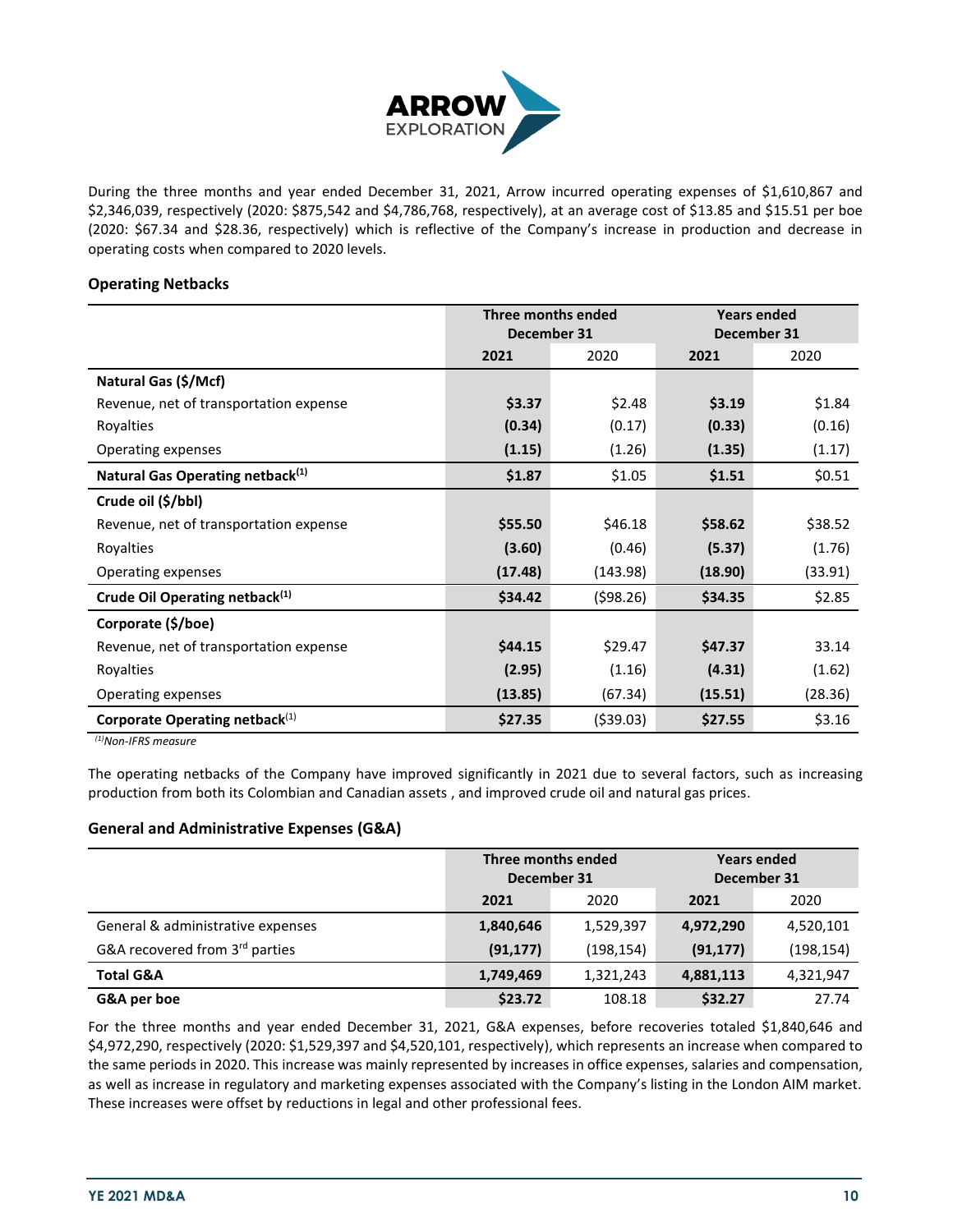

## **Listing Costs**

|                      | Three months ended<br>December 31 |      | <b>Years ended</b><br>December 31 |                          |
|----------------------|-----------------------------------|------|-----------------------------------|--------------------------|
|                      | 2021                              | 2020 | 2021                              | 2020                     |
|                      |                                   |      |                                   |                          |
| <b>Listing costs</b> | 583,972                           |      | 583,972                           | $\overline{\phantom{0}}$ |

For the three months and year ended December 31, 2021, the Company incurred in listing cost of \$583,972 (2020: nil) related to the listing of its shares in the AIM Market of the London Stock and Exchange.

#### **Share-based Payments Expense**

|                                     | Three months ended<br>December 31 |         | <b>Years ended</b><br>December 31 |           |
|-------------------------------------|-----------------------------------|---------|-----------------------------------|-----------|
|                                     | 2021                              | 2020    | 2021                              | 2020      |
|                                     |                                   |         |                                   |           |
| <b>Share-based Payments expense</b> | 241,438                           | 906.152 | (84, 668)                         | 1,169,766 |

Share-based payments expense for the three months and year ended December 31, 2021 totaled \$241,438 and income for \$84,668, respectively (2020: \$906,152 and \$1,169,766, respectively). During 2021, the Company granted 11,400,000 (2020: 4,319,000) options to its key management personnel, which were offset by reversal of expenses from cancelled options due to resignations and terminations of option holders. During 2021 and 2020, the Company also recognized an increase in its share based payments expense from 13,000,000 phantom shares and 1,681,000 phantom options granted to key management personnel in 2020, according to the compensation program adopted by the Company. The share-based payments expense is the result of the progressive vesting of the options granted to the Company's employees plus the variation in the fair market value of phantom shares and phantom stock options, net of cancellations and forfeitures, according to the company's stock-based compensation plans.

## **Financing Costs**

|                                   | Three months ended<br>December 31 |           | <b>Years ended</b><br>December 31 |           |  |
|-----------------------------------|-----------------------------------|-----------|-----------------------------------|-----------|--|
|                                   | 2021                              | 2020      | 2021                              | 2020      |  |
| Financing expense paid or payable | 170,091                           | 1,142,288 | 844,159                           | 1,141,827 |  |
| Non-cash financing costs          | 34,160                            | 62.075    | 132,807                           | 524,477   |  |
| <b>Net financing costs</b>        | \$204,251                         | 1,204,363 | \$976,966                         | 1,666,304 |  |

The finance expense paid or payable represents mostly interest on the promissory note due to Canacol, as partial payment for the acquisition of Carrao Energy. On October 18, 2021, a seventh amended and restated promissory note was entered into with Canacol which includes that the new principal amount of the promissory note is \$6,026,166, which bares interest at an annual rate of 15%. On August 3, 2020, Canacol agreed to forgive \$918,000 of accrued interest payable to date in exchange for the Company providing full security to the Canacol over the shares of its operating subsidiaries in Panama. In addition, financing expense includes fees and interest associated with financing of standby letters of credit on certain of the Company's Colombian blocks, and interest expense on leases. The non-cash finance cost represents an increase in the present value of the decommissioning obligation for the current periods. The amount of this expense will fluctuate commensurate with the asset retirement obligation as new wells are drilled or properties are acquired or disposed.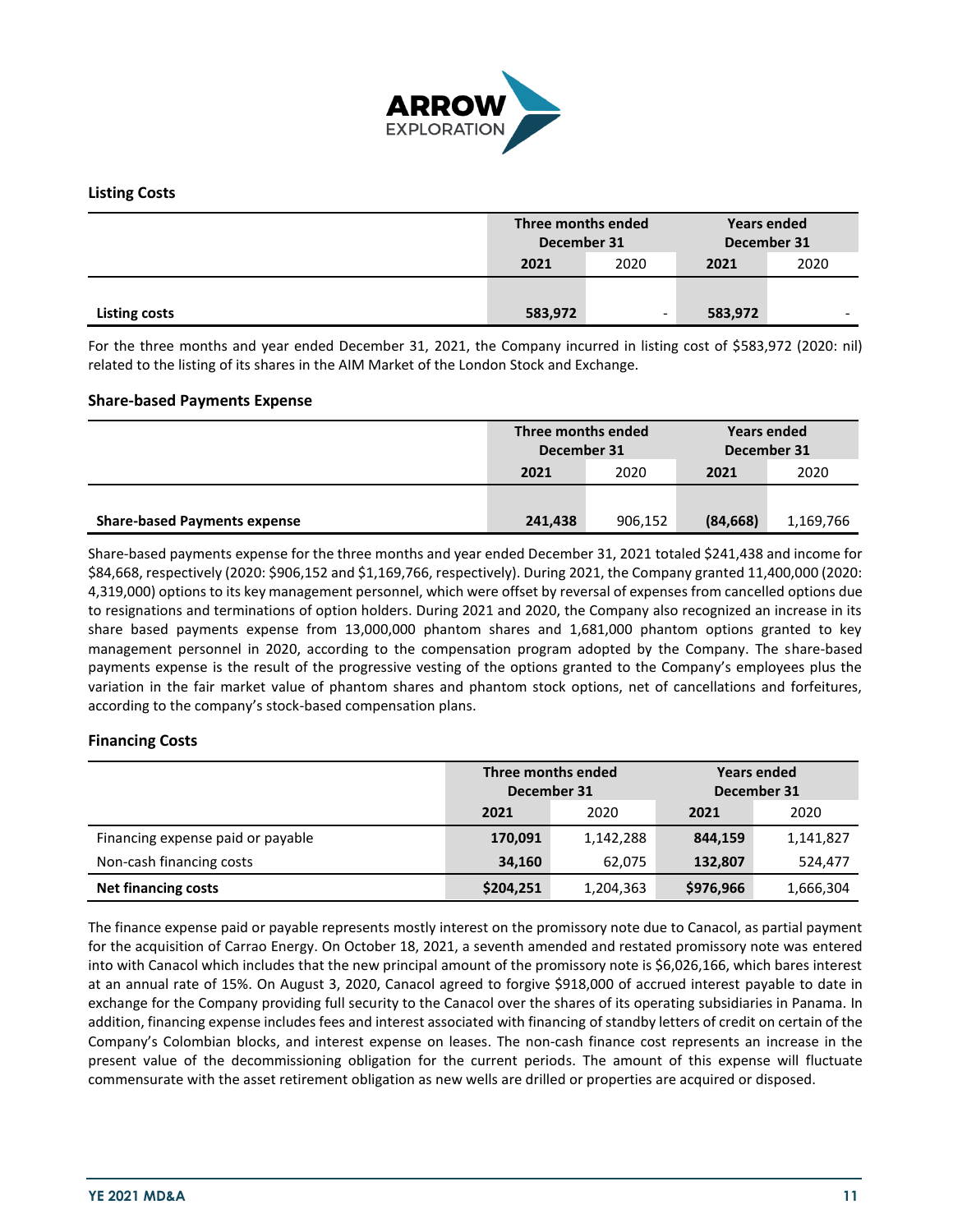

## **Depletion and Depreciation**

|                            | Three months ended<br>December 31 |         | <b>Years ended</b><br>December 31 |           |
|----------------------------|-----------------------------------|---------|-----------------------------------|-----------|
|                            | 2021                              | 2020    | 2021                              | 2020      |
|                            |                                   |         |                                   |           |
| Depletion and depreciation | 511,813                           | 139.014 | 1,662,937                         | 2,049,411 |

Depletion and depreciation expense for the three months and year ended December 31, 2021 totaled \$511,813 and \$1,662,937, respectively (2020: \$139,014 and \$2,049,411, respectively). The Company uses the unit of production method and proved plus probable reserves to calculate depletion expense and this decrease is directly related with the sale of LLA-23 in late 2020.

## **Impairment (reversal) of Oil and Gas Properties**

|                                                        | Three months ended<br>December 31 |                          | Years ended<br>December 31 |            |
|--------------------------------------------------------|-----------------------------------|--------------------------|----------------------------|------------|
|                                                        | 2021                              | 2020                     | 2021                       | 2020       |
|                                                        |                                   |                          |                            |            |
| <b>Impairment (reversal) of Oil and Gas Properties</b> | (5,617,776)                       | $\overline{\phantom{a}}$ | (5,617,776)                | 27,263,110 |

As at December 31, 2021, the Company reviewed its cash-generating units ("CGU") for property and equipment and determined that there were indicators of impairment reversal previously recognized in its Tapir block in Colombia and its Canadian assets mostly driven by the recovery in energy commodity prices. The company prepared estimates of both the value in use and fair value less costs of disposal of its CGUs of its CGUs and determined that recoverable amounts exceeded their carrying value and, therefore, an impairment loss reversal of \$5,617,776 is included in the consolidated statements of operations and comprehensive income (loss) for the year ended December 31, 2021. As at March 31 2020, the Company reviewed its cash-generating unit's ("CGU") property and equipment and determined that there were indicators of impairment present related to the decrease in price forecast and reserves. The Company prepared estimates of both the value in use and fair value less costs of disposal of its CGUs and it was determined that carrying value of each CGU not exceeded its recoverable amount and, therefore, an impairment provisions of \$27,263,110 was required.

## **Gain on Derivative Liability**

|                                     | Three months ended<br>December 31 |                          | <b>Years ended</b><br>December 31 |                          |
|-------------------------------------|-----------------------------------|--------------------------|-----------------------------------|--------------------------|
|                                     | 2021                              | 2020                     | 2021                              | 2020                     |
|                                     |                                   |                          |                                   |                          |
| <b>Gain on Derivative Liability</b> | (467, 507)                        | $\overline{\phantom{a}}$ | (467, 507)                        | $\overline{\phantom{0}}$ |

During 2021, the Company recorded a gain in derivative liability of \$467,507 related to the valuation of its outstanding warrants issued during its AIM listing and private placement completed in 2021. These warrants provide the right to holders to convert them into common shares at a fixed price set in a currency different to the Company's functional currency and, therefore, they are considered a liability and measured at fair value with changes recognized in the statements of operations and comprehensive income (loss).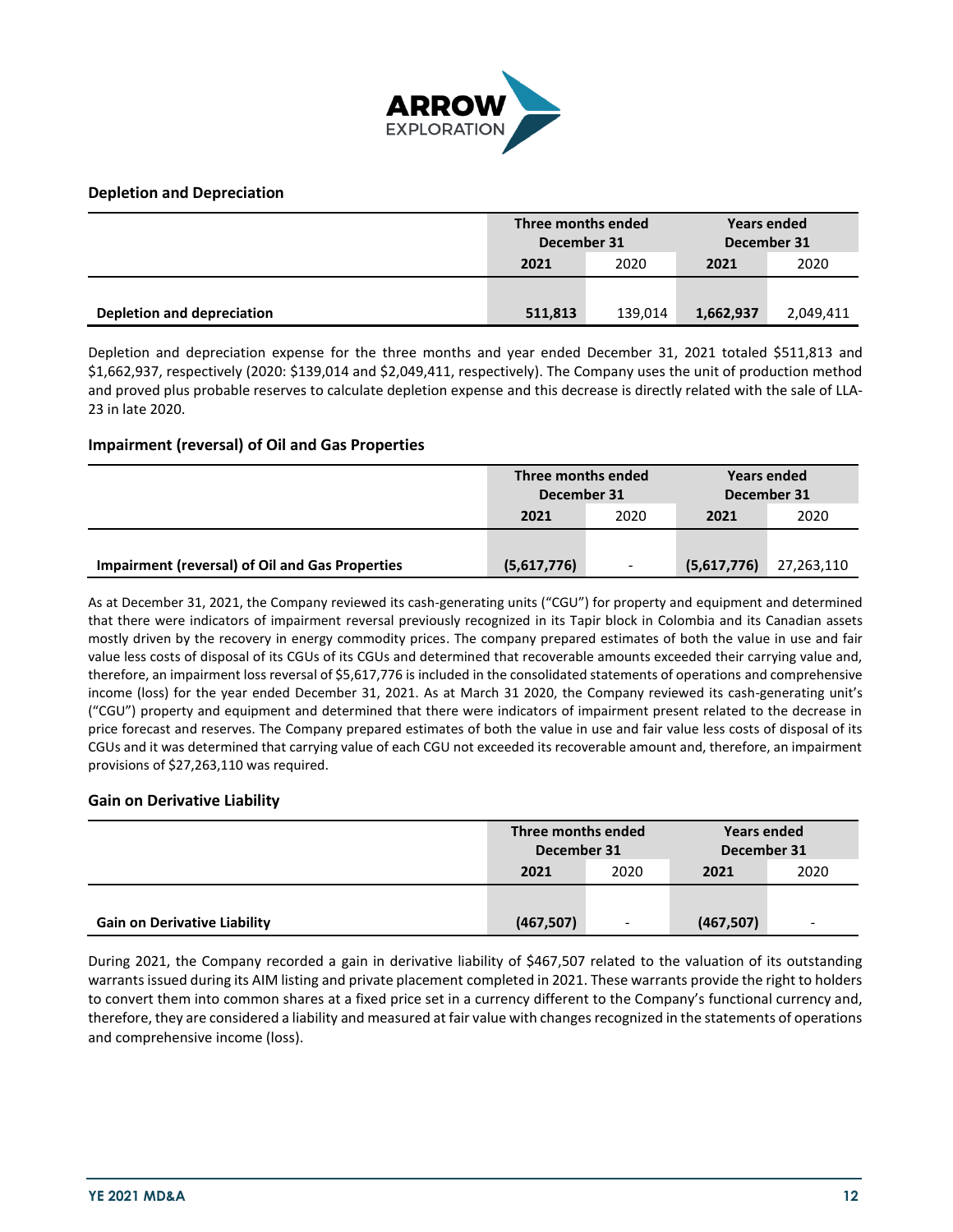

## **Other income**

|              | Three months ended<br>December 31 |            | <b>Years ended</b><br>December 31 |            |
|--------------|-----------------------------------|------------|-----------------------------------|------------|
|              | 2021                              | 2020       | 2021                              | 2020       |
|              |                                   |            |                                   |            |
| Other income | (756, 242)                        | (527, 282) | (2,018,382)                       | (636, 229) |

The Company reported other income of \$756,242 and \$2,018,382 for the three months and year ended December 31, 2021, respectively (2020: \$527,282 and \$636,229, respectively). These amounts have been generated from the Company's negotiations of accounts payable and debts with vendors, both in Colombia and Canada, which have resulted in reductions of amounts actually paid in cash to settle its liabilities, including a reversal of liabilities associated with the OBC settlement.

#### **Income Taxes**

|                                        | Three months ended<br>December 31 |           | <b>Years ended</b><br>December 31 |             |  |
|----------------------------------------|-----------------------------------|-----------|-----------------------------------|-------------|--|
|                                        | 2021                              | 2020      | 2021                              | 2020        |  |
| Current income tax expense             | 176,238                           | 72.979    | 149.040                           | 64,193      |  |
| Deferred income tax (recovery) expense | (1,467,850)                       | 5,479,000 | (1,467,850)                       | (1,824,000) |  |
| Total income tax (recovery) expense    | (1,291,612)                       | 5,551,979 | (1,318,810)                       | (1,759,807) |  |

During 2021, the Company recognized a deferred income tax asset of \$4,839,785 and a deferred tax liability of \$3,371,936 which represents the tax impact of temporary differences and management's estimation of current tax benefits that would be realized to compensate future taxable income. As at December 31, 2020, there was no deferred income tax recognized. The Company recognizes deferred income tax assets to the extent it believes that these assets will more likely than not be realized. The Company offsets the deferred income tax assets against the deferred income tax liability when it has the legal right to do so. In making this determination, the Company considers all available positive and negative evidence, including the reversal of all existing temporary differences, projected future taxable income, tax-planning strategies, and results of recent operations.

## **LIQUIDITY AND CAPITAL RESOURCES**

#### **Capital Management**

The Company's objective is to maintain a capital base sufficient to provide flexibility in the future development of the business and maintain investor, creditor and market confidence. The Company manages its capital structure and makes adjustments in response to changes in economic conditions and the risk characteristics of the underlying assets. The Company considers its capital structure to include share capital, debt and working capital, excluding non-cash items. In order to maintain or adjust the capital structure, from time to time the Company may issue common shares or other securities, sell assets or adjust its capital spending to manage current and projected debt levels.

As at December 31, 2021, the Company's working capital is \$8,066, 074. During 2021, the Company has made a significant effort to improve its working capital, more specifically its accounts payable, using its proceeds received from the sale of LLA-23 and additional financial resources provided by its operations. The overall improvement in energy commodity prices has also positively impacted the Company's capacity to generate sufficient financial resources to sustain its operations. These elements have also contributed to the Company's ability to complete financing transactions in 2021, in the form of fundraisings, from its existing and new investors and management is confident that additional resources would be available to the Company to close similar transactions.

As at December 31, 2021 the Company's net debt was calculated as follows: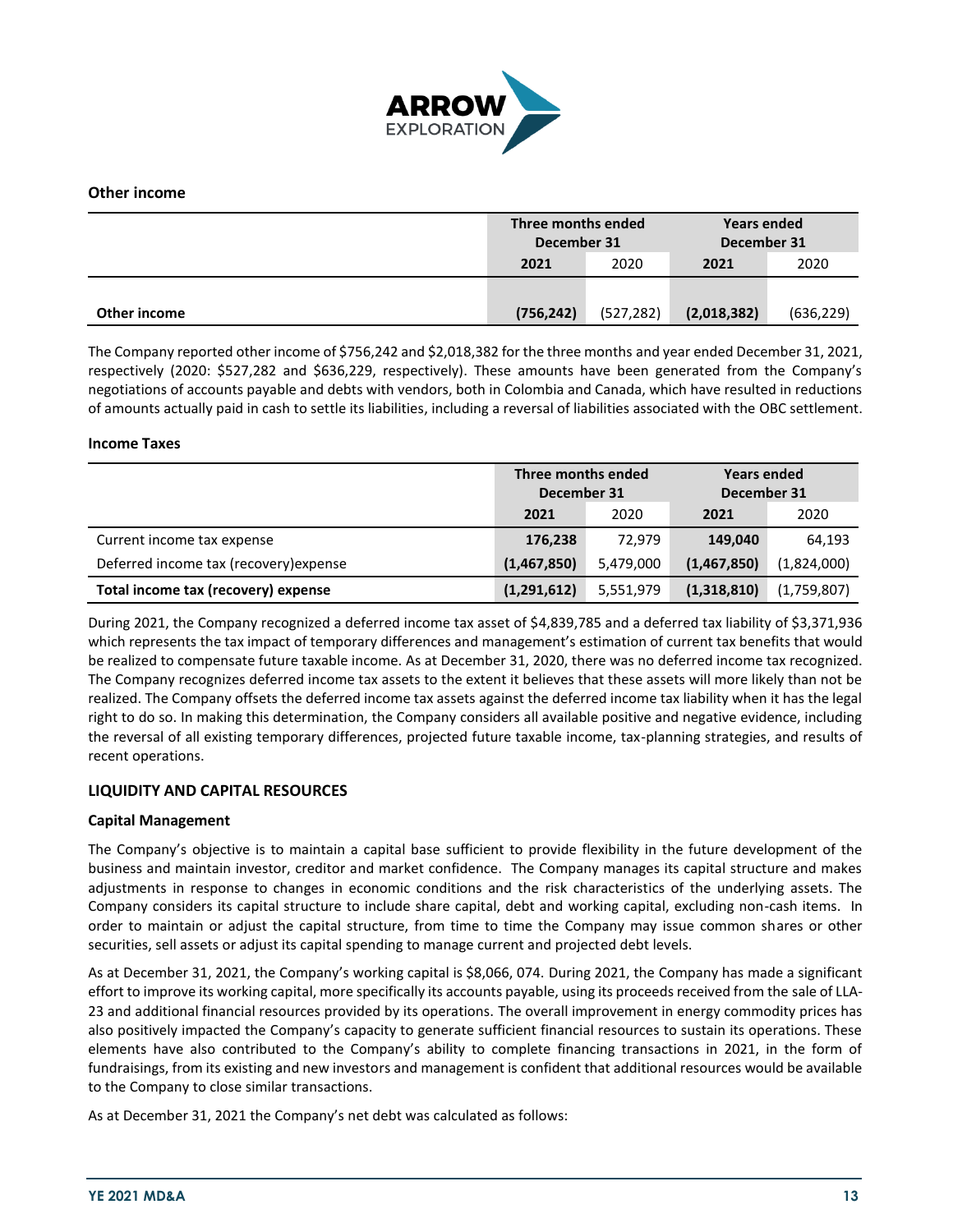

|                                                            | December 31, 2021 |
|------------------------------------------------------------|-------------------|
| Current assets                                             | 12,806,502        |
| Less:                                                      |                   |
| Accounts payable and accrued liabilities                   | 3,120,777         |
| Promissory Note - short and long term                      | 3,318,786         |
| Net debt <sup>(1)</sup>                                    | 6,366,939         |
| $\left(1181\right)$ $\left(1700\right)$ $\left(121\right)$ |                   |

*(1)Non-IFRS measure*

#### **Working Capital**

As at December 31, 2021 the Company's working capital was calculated as follows:

|                                          | December 31, 2021 |
|------------------------------------------|-------------------|
|                                          |                   |
| <b>Current assets:</b>                   |                   |
| Cash and restricted cash                 | \$<br>10,878,508  |
| Trade and other receivables              | 639,582           |
| Taxes receivable                         | 719,049           |
| Other current assets                     | 569,363           |
| Less:                                    |                   |
| Accounts payable and accrued liabilities | 3,120,777         |
| Lease obligation                         | 20,258            |
| Promissory note - short term             | 1,659,393         |
| Working capital (1)                      | 8,006,074         |
|                                          |                   |

*(1)Non-IFRS measure*

## **Debt Capital**

The Company currently has \$3.3 million in outstanding debt in the form of a promissory note payable to Canacol and a longterm debt of \$31,552. On October 18, 2021, Arrow and Canacol entered into a Seventh Amended and Restated Promissory Note. The principal amendments are the following:

- The new principal amount of the promissory note is \$6,026,166
- On or before October 31, 2021, the Company shall make a payment of C\$ 3,900,000 plus all Canacol's expenses incurred in connection with this amendment and related matters;
- On or before December 31, 2022, the Company shall make a payment equal to 50% of the total amount outstanding of interest and principal; and
- The remaining balance of principal and interest shall be paid no later than June 30, 2023

This amendment also provided that, in the event that the Company made the payment due on October 31, 2021, Canacol agreed to forgive \$658,654 for excess pipeline shipping costs, as a result of the settlement of the OBC pipeline dispute.

#### *Letters of Credit*

At December 31, 2021, the Company had obligations under Letters of Credit ("LC's") outstanding totaling \$5.2 million to guarantee work commitments on exploration blocks and other contractual commitments. Of the total, approximately \$4.1 million has been guaranteed by Canacol. Under an agreement, Canacol will continue to provide security for Arrow's Letters of Credit providing that Arrow uses all reasonable efforts to replace the LC's. In the event the Company fails to secure the renewal of the letters of credit underlying the ANH guarantees, or any of them, the ANH could decide to cancel the underlying exploration and production contract for a particular block, as applicable. In this instance, the Company could risk losing its entire interest in the applicable block, including all capital expended to date and could possibly also incur additional abandonment and reclamation costs if applied by the ANH.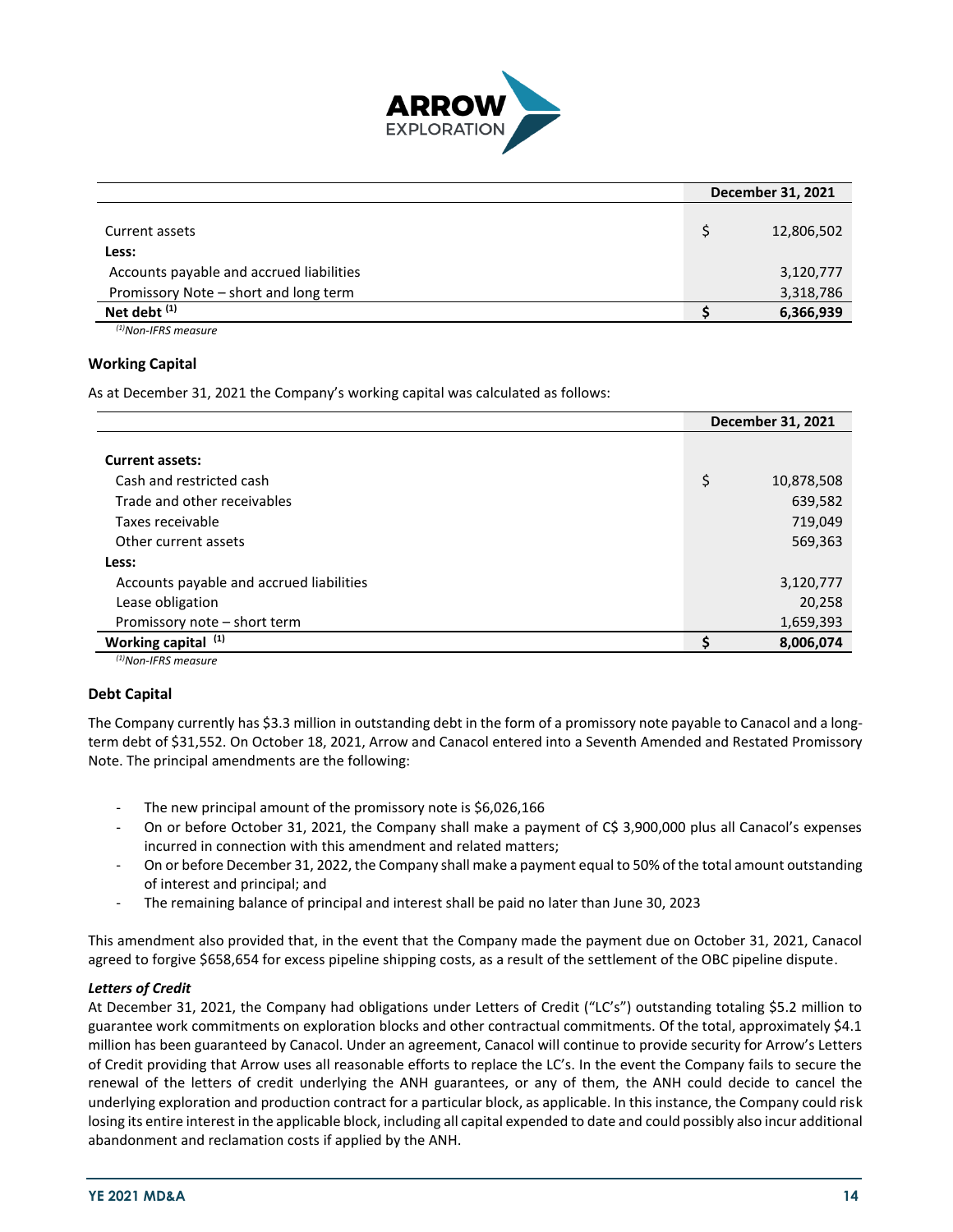

#### **Current Outstanding Letters of Credit**

| Contract            | Beneficiary | Issuer             | <b>Type</b>               | Amount<br>(US \$) | <b>Renewal Date</b> |
|---------------------|-------------|--------------------|---------------------------|-------------------|---------------------|
| <b>SANTA ISABEL</b> | ANH         | Carrao Energy      | Abandonment               | \$643.423         | April 14, 2022      |
|                     | ANH         | Canacol and Carrao | <b>Financial Capacity</b> | \$1,672,162       | June 30, 2022       |
| $CORE - 39$         | ANH         | Canacol            | Compliance                | \$2,400,000       | June 30, 2022       |
| <b>OMBU</b>         | ANH         | Carrao Energy      | <b>Financial Capacity</b> | \$436,300         | April 14, 2022      |
| <b>Total</b>        |             |                    |                           | \$5,151,885       |                     |

#### **Share Capital**

As at December 31, 2021, the Company had 213,389,643 common shares, 72,474,706 warrants and 17,114,000 stock options outstanding.

#### **CONTRACTUAL OBLIGATIONS**

The following table provides a summary of the Company's cash requirements to meet its financial liabilities and contractual obligations existing at December 31, 2021:

|                                      | Less than 1 year |                          | 1-3 vears  | <b>Thereafter</b> | Total      |
|--------------------------------------|------------------|--------------------------|------------|-------------------|------------|
| <b>Promissory Note</b>               |                  | 1,659,393                | 1,659,393  |                   | 3,318,786  |
| Exploration and production contracts |                  | $\overline{\phantom{0}}$ | 17,800,000 | -                 | 17,800,000 |
|                                      |                  | 1.659.393                | 19,459,393 |                   | 21,118,786 |

#### **Exploration and Production Contracts**

The Company has entered into a number of exploration contracts in Colombia which require the Company to fulfill work program commitments and issue financial guarantees related thereto. In aggregate, the Company has outstanding exploration commitments at December 31, 2021 of \$17.8 million. The Company, in conjunction with its partners, have made applications to cancel \$15.5 million (\$5.79 million Arrow's share) in commitments on the Macaya and Los Picachos blocks. The remaining commitments are expected to be satisfied by means of seismic work, exploration drilling and farm-outs.

#### **Oleoducto Bicentenario de Colombia ("OBC") Pipeline**

The Company was a party to an agreement with Canacol that entitles it to a 0.5% interest in OBC, which owns a pipeline system intended to link Llanos basin oil production to the Caño Limon oil pipeline system in Colombia. This agreement was part of Arrow's acquisition of Carrao from Canacol. The Company in conjunction with Canacol, notified OBC to transfer title of the shares currently in the name of Canacol to Arrow. The transfer requires approval by OBC which at the date of this MD&A had not been received.

Canacol has finally settled a litigation with OBC in relation to ship or pay obligations with the OBC and after negotiations between the parties involved were submitted and approved by courts in Colombia. As part of the 7<sup>th</sup> amendment to the Canacol Promissory Note, the Company has been released from paying its OBC obligations for \$658,654 and from any future ship or pay obligations between Canacol and the OBC.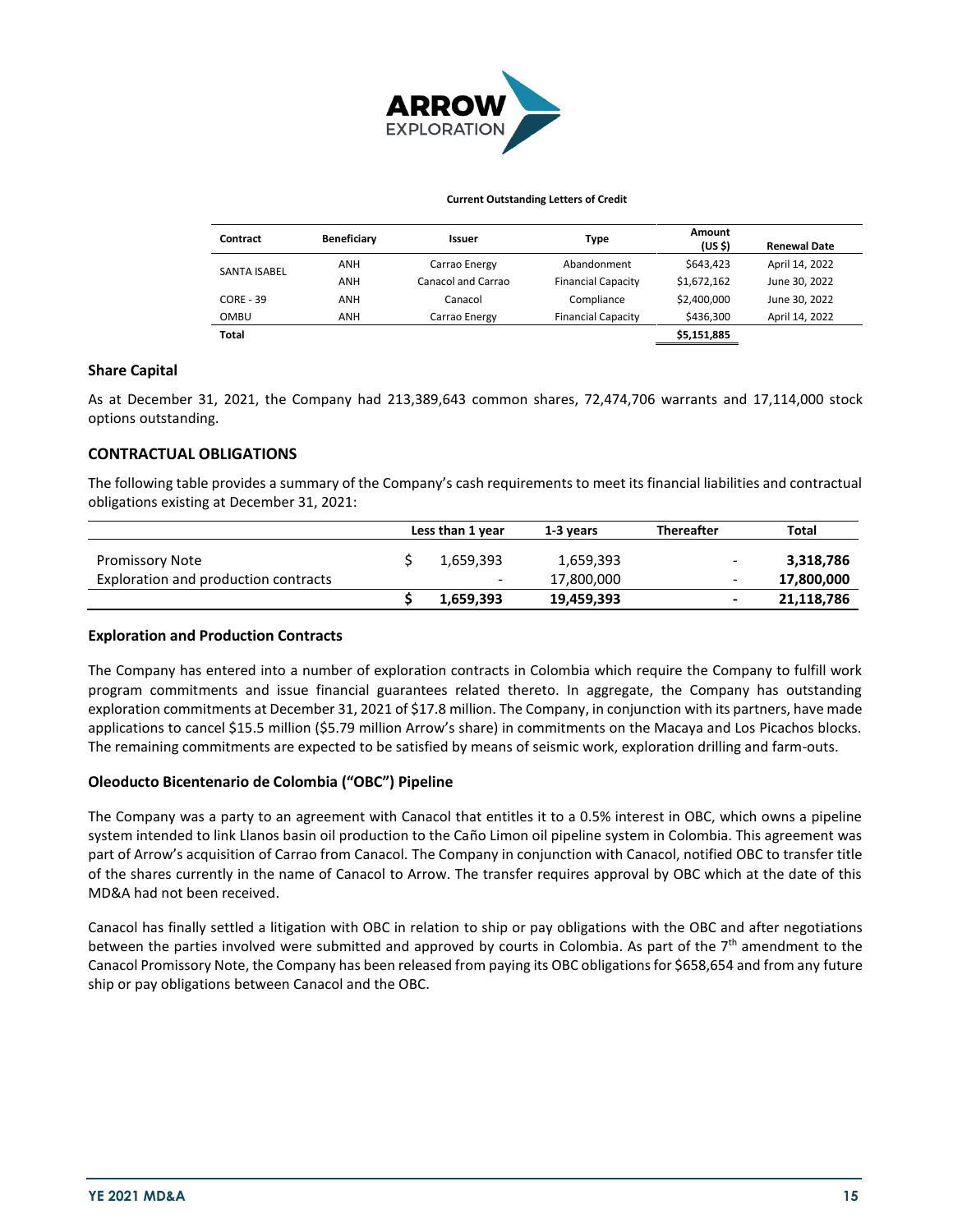

## **SUMMARY OF THREE MONTHS RESULTS**

|                                   |            | 2021       |                |             |             | 2020         |                |              |  |
|-----------------------------------|------------|------------|----------------|-------------|-------------|--------------|----------------|--------------|--|
|                                   | Q4         | Q3         | Q <sub>2</sub> | Q1          | Q4          | Q3           | Q2             | Q1           |  |
| Oil and natural gas sales, net of |            |            |                |             |             |              |                |              |  |
| royalties                         | 3,038,832  | 1,684,609  | 941,620        | 847,432     | 368,140     | 207,934      | 896,011        | 3,848,478    |  |
| Net income (loss)                 | 6,960,035  | (21, 782)  | (734,317)      | (510, 405)  | (7,953,001) | (1,390,746)  | 3,168,919      | (26,058,265) |  |
| Income (loss) per share - basic   |            |            |                |             |             |              |                |              |  |
| and diluted                       | 0.04       | (0.00)     | (0.01)         | (0.01)      | (0.12)      | (0.02)       | 0.05           | (0.38)       |  |
| Working capital (deficit)         | 8,006,074  | 783,707    | 3,141,217      | (2,659,690) | (1,932,940) | (11,086,377) | (10, 158, 614) | (2,711,756)  |  |
| Total assets                      | 41,195,798 | 25,362,323 | 25,948,551     | 27,684,920  | 33,532,299  | 46,702,911   | 47,386,940     | 43,775,967   |  |
| Net capital expenditures          | 1,991,163  | 148,528    | (15, 378)      | 97,330      | 89,198      | 146,584      | 180,795        | 473,351      |  |
| Average daily production (boe/d)  | 712        | 575        | 331            | 242         | 140         | 105          | 417            | 1,159        |  |

The Company's oil and natural gas sales have increased during 2021 due to resuming production in its existing assets, improved in oil and gas prices and positive fluctuations in realized oil price differentials. The Company's production levels in Colombia have progressively improved in 2021. Trends in the Company's net income (loss) are also impacted most significantly by operating expenses, financing costs, income taxes, depletion, depreciation and impairment of oil and gas properties, and other income.

## **OUTSTANDING SHARE DATA**

At April 25, 2022, the Company had the following securities issued and outstanding:

|               | <b>Number</b> | <b>Exercise Price</b> | <b>Expiry Date</b> |
|---------------|---------------|-----------------------|--------------------|
| Common shares | 214,054,643   | n/a                   | n/a                |
| Warrants      | 72,184,706    | GBP 0.09              | Oct. and Nov, 2023 |
| Stock options | 1,050,000     | CAD\$ 1.15            | October 22, 2028   |
| Stock options | 345,000       | CAD\$ 0.31            | May 3, 2029        |
| Stock options | 1,200,000     | CAD\$ 0.05            | March 20, 2030     |
| Stock options | 2,000,000     | CAD\$ 0.05            | April 13, 2030     |
| Stock options | 3,799,998     | GBP 0.07625           | June 13, 2023      |
| Stock options | 3,799,998     | GBP 0.07625           | June 13, 2024      |
| Stock options | 3,800,004     | GBP 0.07625           | June 13, 2025      |

## **OUTLOOK**

In 2022, the Company is continuing to focus on improving its balance sheet and free cash flow by optimizing its sources of funds. The Company has also started its 2022 drilling campaign with at least two follow-up wells at Rio Cravo Este and potentially drilling the Carrizales Norte-1 well on the Tapir Block. The Company is also evaluating the tie-in of the East Pepper well in 2022.

On January 30, 2020, the World Health Organization declared the Coronavirus disease (COVID-19) outbreak a Public Health Emergency of International Concern and, on March 10, 2020, declared it to be a pandemic. Actions taken around the world to mitigate the spread of COVID-19, combined with OPEC's initial plan to increase global supply resulted in significant weakness and volatility in commodity prices in early 2020. The simultaneous demand and supply shocks have resulted in significant declines in product demand and pricing in the latter part of the first quarter and throughout the second and third quarter of 2020. Commodity prices began to recover in late 2020 and continued that recovery in early 2021. Although it is impossible to reliably estimate the impact of COVID-19, and OPEC's policies and the volatile commodities market, both are anticipated to have material effects on the Company's 2022 financial results relative to 2021 and 2020.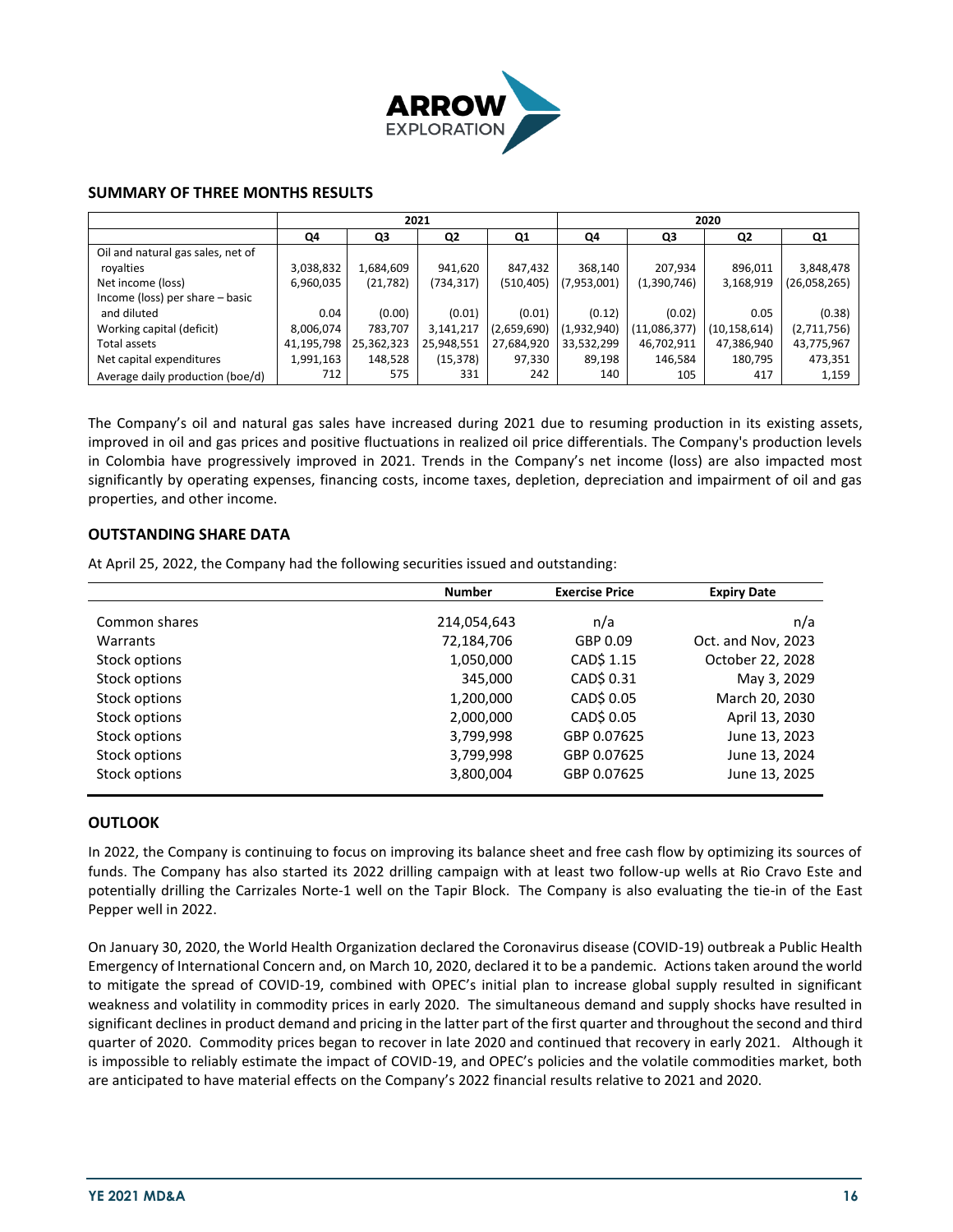

## **CRITICAL ACCOUNTING ESTIMATES**

A summary of the Company's significant accounting policies is contained in Note 3 Annual Financial Statements. These accounting policies are subject to estimates and key judgements about future events, many of which are beyond Arrow's control. The following is a discussion of the accounting estimates that are critical to the consolidated financial statements.

**Crude oil and natural gas assets - reserves estimates** – Arrow retained independent third-party petroleum engineers to evaluate its crude oil and natural gas reserves, prepare an evaluation report, and report to the Reserves Committee of the Board of Directors. The process of estimating crude oil and natural gas reserves is subjective and involves a significant number of decisions and assumptions in evaluating available geological, geophysical, engineering and economic data. These estimates will change over time as additional data from ongoing development and production activities becomes available and as economic conditions affecting crude oil and natural gas prices and costs change. Reserves can be classified as proved, probable or possible with decreasing levels of likelihood that the reserves will be ultimately produced.

Reserve estimates are a key input to the Company's depletion calculations and impairment tests. Property, plant and equipment within each area are depleted using the unit-of-production method based on proved and probable reserves using estimated future prices and costs. In addition, the costs subject to depletion include an estimate of future costs to be incurred in developing proved and probable reserves. A revision in reserve estimates or future development costs could result in the recognition of higher depletion charged to net income.

Under the IFRS, the carrying amounts of property, plant and equipment are reviewed at each reporting date to determine whether there is any indication of impairment. If any such indication exists, the estimated recoverable amount is calculated. For the purpose of impairment testing, assets are grouped together into the smallest group of assets that generates cash inflows from continuing use that are largely independent of the cash inflows of other assets or groups of assets (the "cashgenerating unit" or "CGU"). The recoverable amount of an asset or a CGU is the greater of its value in use and its fair value less costs to sell. In assessing value in use, the estimated future cash flows are discounted to their present value using a pretax discount rate that reflects current market assessments of the time value of money and the risks specific to the asset. Value in use is generally computed by reference to the present value of the future cash flows expected to be derived from production of proven and probable reserves. Exploration and evaluation ("E&E") assets will be allocated to the related CGU's to assess for impairment, both at the time of any triggering facts and circumstances as well as upon their eventual reclassification to producing assets (oil and natural gas interests in property, plant and equipment). An impairment loss is recognized in income if the carrying amount of an asset or its CGU exceeds its estimated recoverable amount. Reserve, revenue, royalty and operating cost estimates and the timing of future cash flows are all critical components of the impairment test. Revisions of these estimates could result in a write-down of the carrying amount of crude oil and natural gas properties.

**Decommissioning obligations** – The Company recognizes the estimated fair value of the decommission liability in the period in which it is incurred and records a corresponding increase in the carrying value of the related asset. The future asset retirement obligation is an estimate based on the Company's ownership interest in wells and facilities and reflects estimated costs to complete the abandonment and reclamation as well as the estimated timing of the costs to be incurred in future periods. Estimates of the costs associated with abandonment and reclamation activities require judgement concerning the method, timing and extent of future retirement activities. The capitalized amount is depleted on a unit-of-production method over the life of the proved and probable reserves. The liability amount is increased each reporting period due to the passage of time and this accretion amount is charged to earnings in the period, which is included as a financing expense. Actual costs incurred on settlement of the decommissioning liability are charged against the liability. Judgements affecting current and annual expense are subject to future revisions based on changes in technology, abandonment timing, costs, discount rates and the regulatory environment.

**Share based payments** – Stock options issued to employees and directors under the Company's stock option plan are accounted for using the fair value method of accounting for stock-based compensation. The fair value of the option is recognized as a share-based payment and contributed surplus over the vesting period of the option. Share based payment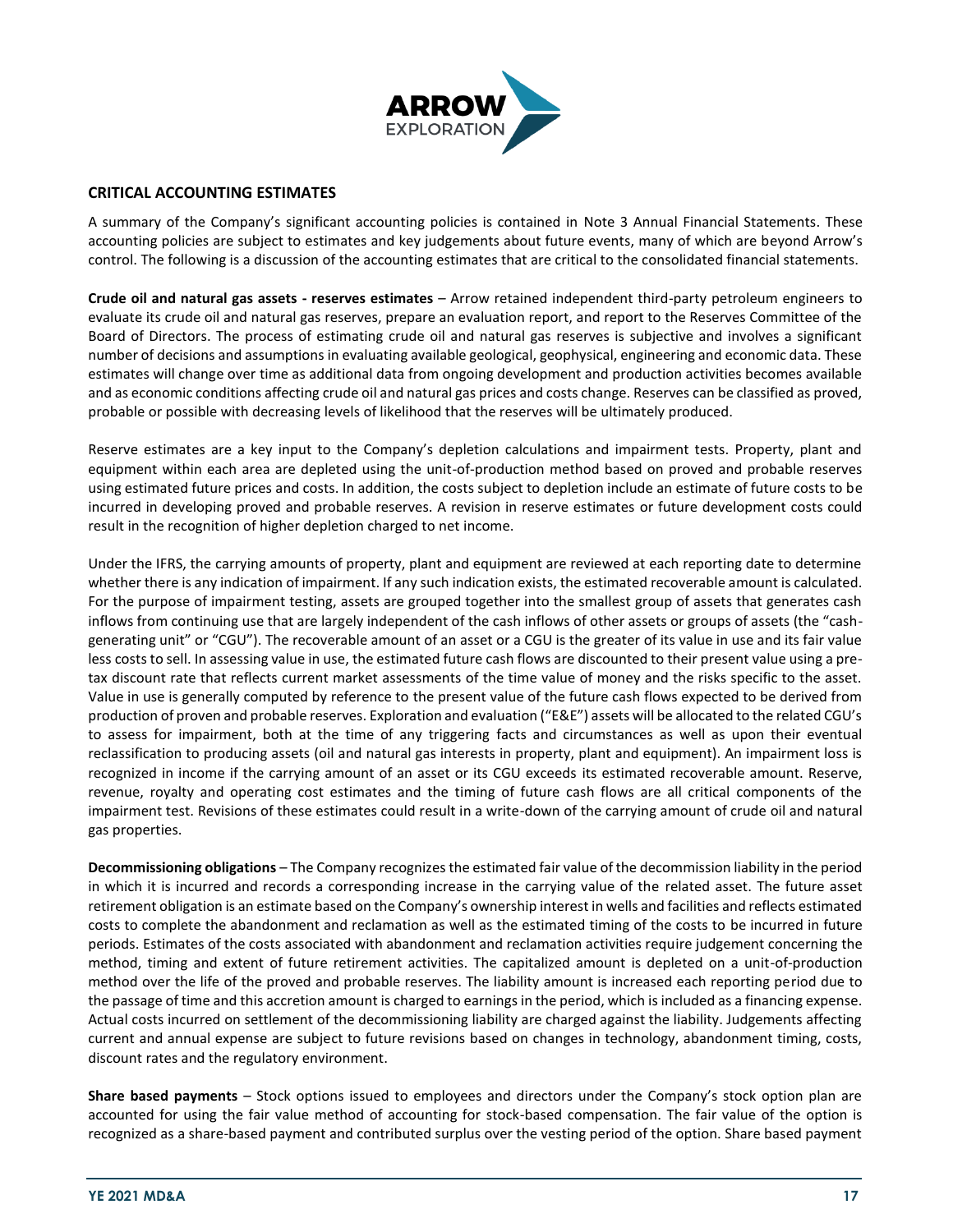

is determined on the date of an option grant using the Black-Scholes option pricing model. The Black-Scholes pricing model requires the estimation of several variables including estimated volatility of Arrow's stock price over the life of the option, estimated option forfeitures, estimated life of the option, estimated risk-free rate and estimated dividend rate. A change to these estimates would alter the valuation of the option and would result in a different related share-based payment.

**Income taxes** – Arrow follows the balance sheet method, providing for temporary differences between the carrying amounts of assets and liabilities for financial reporting purposes and the amounts used for taxation purposes. Current tax is the expect tax payable on the taxable income for the year, using tax rates enacted or substantially enacted at the reporting period, and any adjustment to tax payable in respect to previous periods. Tax interpretations and legislation in which the Company operates are subject to change. As such, income taxes are subject to measurement uncertainty and interpretations can impact net income through current tax arising from the changes in the deferred income tax asset and liabilities.

**Provisions and contingencies** - The Company recognizes provisions based on an assessment of its obligations and available information. Any matters not included as provisions are uncertain in nature and cannot be reasonably estimated. The Company makes assumptions to determine whether obligations exist and to estimate the amount of obligations that we believe exist. In estimating the final outcome of litigation, assumptions are made about factors including experience with similar matters, past history, precedents, relevant financial, scientific, and other evidence and facts specific to the matter. This determines whether a provision or disclosure in the financial statements is needed.

## **SUMMARY OF SIGNIFICANT ACCOUNTING POLICIES**

A summary of the Company's significant accounting policies is included in Note 3 Annual Financial Statements. These accounting policies are consistent with those of the previous financial year as described in Note 3 of the Annual Financial Statements.

## **DERIVATIVE COMMODITY CONTRACTS**

The Company holds various forms of financial instruments. The nature of these instruments and the Company's operations expose the Company to commodity price, credit and foreign exchange risks. The Company manages its exposure to these risks by operating in a manner that minimizes its exposure to the extent practical. During 2021, the Company did not have any financial derivative contract in order to manage commodity price risks.

## **RISKS AND UNCERTAINTIES**

The Company is subject to financial, business and other risks, many of which are beyond its control and which could have a material adverse effect on the business and operations of the Company. A summary of certain risk factors relating to our business are disclosed below.

## **Impact of the COVID-19 Pandemic**

Arrow's business, financial condition and results of operations could be materially and adversely affected by the outbreak of epidemics, pandemics and other public health crises in geographic areas in which we have operations, suppliers, customers or employees, including the recent global outbreak of COVID-19. The recent COVID-19 pandemic, and actions that may be taken by governmental authorities in response thereto, has resulted, and may continue to result in, among other things: increased volatility in financial markets and foreign currency exchange rates; disruptions to global supply chains; labour shortages; reductions in trade volumes; temporary operational restrictions and restrictions on gatherings greater than a certain number of individuals, shelter-in- place declarations and quarantine orders, business closures and travel bans; an overall slowdown in the global economy; political and economic instability; and civil unrest. In particular, the COVID-19 pandemic has resulted in, and may continue to result in, a reduction in the demand for, and prices of, hydrocarbon and other commodities that are closely linked to Arrow's financial performance, and also increases the risk that storage for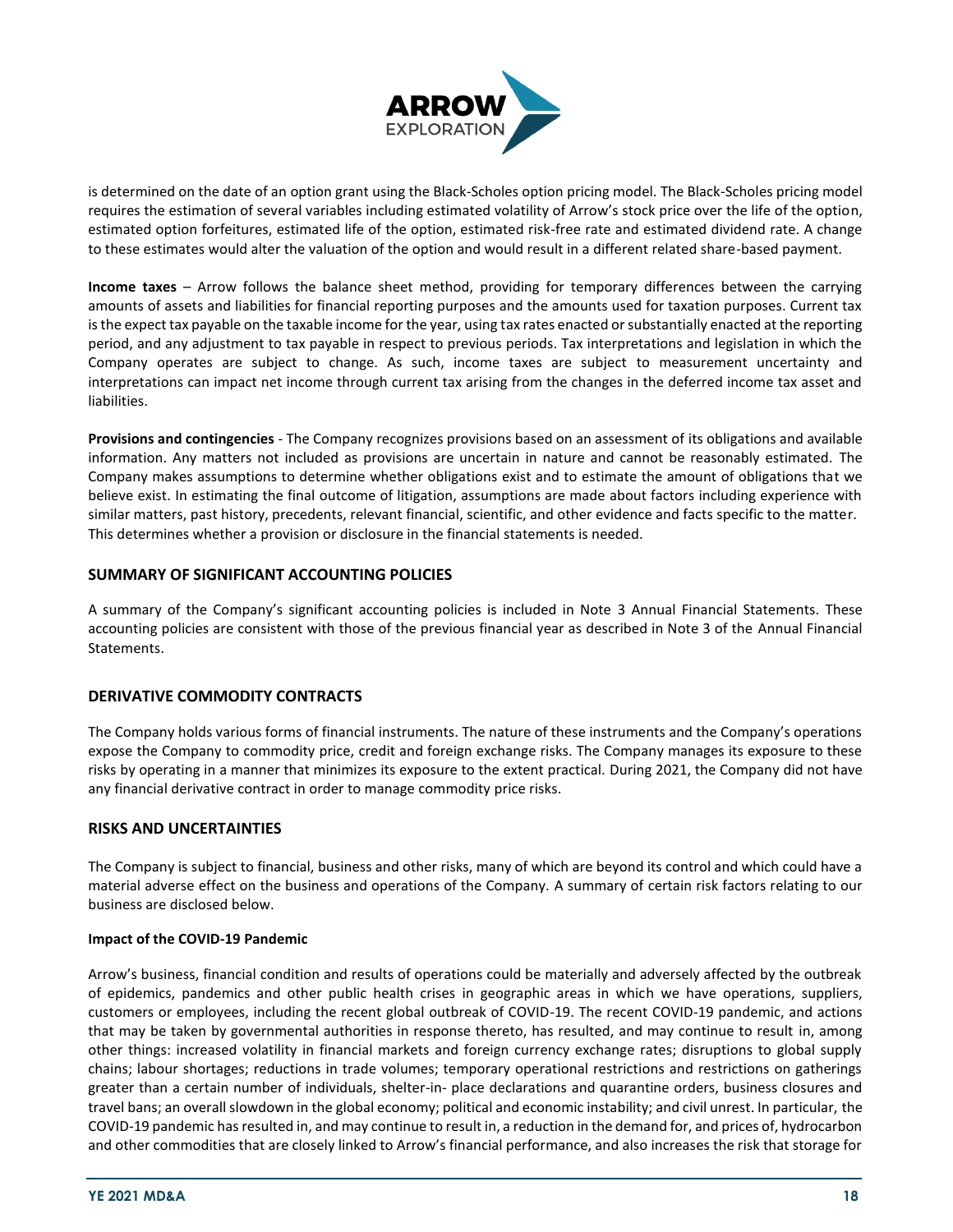

crude oil and refined petroleum products could reach capacity in geographic locations in which we operate. A prolonged period of decreased demand for, and prices of, these commodities, and any applicable storage constraints, could also result in us voluntarily curtailing or shutting in production and a decrease in our refined product volumes and refinery utilization rates, which could adversely impact our business, financial condition and results of operations. Arrow is also subject to risks relating to the health and safety of our people, as well as the potential for a slowdown or temporary suspension of our operations in locations impacted by an outbreak, increased labour and fuel costs, and regulatory changes. Such a suspension in operations could also be mandated by governmental authorities in response to the COVID-19 pandemic. This could negatively impact Arrow's production volumes and revenues for a sustained period of time, which would adversely impact our business, financial condition and results of operations.

## **Unstable Oil and Gas Industry**

Recent market events and conditions, including demand destruction resulting from the COVID-19 pandemic, global excess oil and natural gas supply, actions taken by the Organization of Petroleum Exporting Countries (OPEC), slowing growth in China and other emerging economies, market volatility and disruptions in Asia, and sovereign debt levels in various countries, have caused significant weakness and volatility in commodity prices. These events and conditions have caused a significant volatility in the valuation of oil and gas companies and a variable confidence in the oil and gas industry. Lower commodity prices may also affect the volume and value of the Company's reserves especially as certain reserves become uneconomic. In addition, in a low commodity prices environment might affect the Company's cash flow. As a result, the Company may not be able to replace its production with additional reserves and both the Company's production and reserves could be reduced on a year over year basis. Given the current market conditions, the Company may have difficulty raising additional funds or if it is able to do so, it may be on unfavourable and highly dilutive terms.

## **Prices, Markets and Marketing of Crude Oil and Natural Gas**

Oil and natural gas are commodities whose prices are determined based on world demand, supply and other factors, all of which are beyond the control of Arrow. World prices for oil and natural gas have fluctuated widely in recent years. Any material decline in prices could result in a reduction of net production revenue. Certain wells or other projects may become uneconomic as a result of a decline in world oil prices and natural gas prices, leading to a reduction in the volume of Arrow's oil and gas reserves. Arrow might also elect not to produce from certain wells at lower prices. All of these factors could result in a material decrease in Arrow's future net production revenue, causing a reduction in its oil and gas acquisition and development activities.

In addition to establishing markets for its oil and natural gas, Arrow must also successfully market its oil and natural gas to prospective buyers. The marketability and price of oil and natural gas which may be acquired or discovered by Arrow will be affected by numerous factors beyond its control. Arrow will be affected by the differential between the price paid by refiners for light quality oil and the grades of oil produced by Arrow. The ability of Arrow to market its natural gas may depend upon its ability to acquire space on pipelines which deliver natural gas to commercial markets. Arrow will also likely be affected by deliverability uncertainties related to the proximity of its reserves to pipelines and processing facilities and related to operational problems with such pipelines and facilities and extensive government regulation relating to price, taxes, royalties, land tenure, allowable production, the export of oil and natural gas and many other aspects of the oil and natural gas business.

## **Substantial Capital Requirements; Liquidity**

Arrow's cash flow from its production and sales of petroleum and natural gas may not, at all times be sufficient to fund its ongoing activities. From time to time, Arrow may require additional financing in order to carry out its oil and gas acquisition, exploration and development activities. Failure to obtain such financing on a timely basis could cause Arrow to forfeit its interest in certain properties, miss certain acquisition opportunities and reduce or terminate its operations. If Arrow's revenues from its production of petroleum and natural gas decrease as a result of lower oil and natural gas prices or otherwise, it may affect Arrow's ability to expend the necessary capital to replace its reserves or to maintain its production. If Arrow's funds from operations are not sufficient to satisfy its capital expenditure requirements, there can be no assurance that additional financing will be available to meet these requirements or available on terms acceptable to Arrow.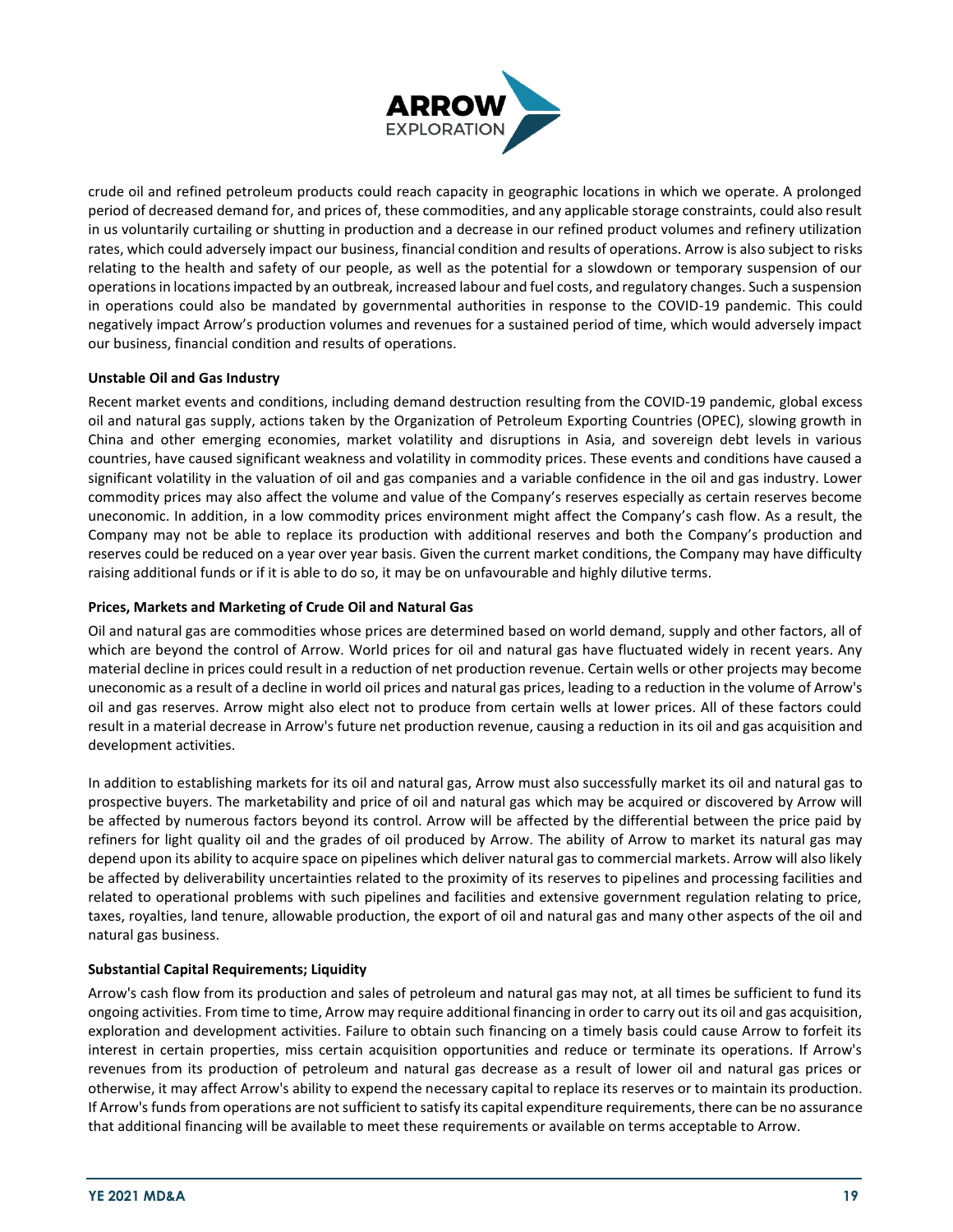

Arrow's lenders will be provided with security over substantially all of the assets of Arrow. If Arrow becomes unable to pay its debt service charges or otherwise commits an event of default, such as bankruptcy, these lenders may foreclose on or sell Arrow's properties. The proceeds of any such sale would be applied to satisfy amounts owed to Arrow's lenders and other creditors and only the remainder, if any, would be available to Arrow shareholders. Arrow monitors and updates its cash projection models on a regular basis which assists in the timing decision of capital expenditures. Farm-outs of projects may be arranged if capital constraints are an issue or if the risk profile dictates that the Company wishes to hold a lesser working interest position. Equity, if available and if on reasonable terms, may be utilized to help fund Arrow's capital program.

#### **Access to Capital**

Access to capital has become limited during these times of economic uncertainty. To the extent the external sources of capital become limited or unavailable. Arrow's ability to make the necessary capital investments to maintain or expand oil and gas reserves may be impaired.

#### **Risks of Foreign Operations Generally**

Most of Arrow's oil and gas properties and operations are located in a foreign jurisdiction. As such, Arrow's operations may be adversely affected by changes in foreign government policies and legislation or social instability and other factors which are not within the control of Arrow, including, but not limited to, nationalization, expropriation of property without fair compensation, renegotiation or nullification of existing concessions and contracts, the imposition of specific drilling obligations and the development and abandonment of fields, changes in energy policies or the personnel administering them, changes in oil and natural gas pricing policies, the actions of national labour unions, currency fluctuations and devaluations, exchange controls, economic sanctions and royalty and tax increases and other risks arising out of foreign governmental sovereignty over the areas in which Arrow's operations are conducted, as well as risks of loss due to civil strife, acts of war, terrorism, guerrilla activities and insurrections. Arrow's operations may also be adversely affected by laws and policies of Colombia and Canada affecting foreign trade, taxation and investment. If Arrow's operations are disrupted and/or the economic integrity of its projects is threatened for unexpected reasons, its business may be harmed. Prolonged problems may threaten the commercial viability of its operations. In addition, there can be no assurance that contracts, licenses, license applications or other legal arrangements will not be adversely affected by changes in governments in foreign jurisdictions, the actions of government authorities or others, or the effectiveness and enforcement of such arrangements. In the event of a dispute arising in connection with Arrow's operations in Colombia, Arrow may be subject to the exclusive jurisdiction of foreign courts or may not be successful in subjecting foreign persons to the jurisdictions of the courts of Canada or enforcing Canadian judgments in such other jurisdictions. Arrow may also be hindered or prevented from enforcing its rights with respect to a governmental instrumentality because of the doctrine of sovereign immunity. Accordingly, Arrow's exploration, development and production activities in Colombia could be substantially affected by factors beyond the Company's control, any of which could have a material adverse effect on Arrow. Acquiring interests and conducting exploration and development operations in foreign jurisdictions often require compliance with numerous and extensive procedures and formalities. These procedures and formalities may result in unexpected or lengthy delays in commencing important business activities. In some cases, failure to follow such formalities or obtain relevant evidence may call into question the validity of the entity or the actions taken. Management is unable to predict the effect of additional corporate and regulatory formalities which may be adopted in the future including whether any such laws or regulations would materially increase Arrow's cost of doing business or affect its operations in any area. Arrow believes that management's experience operating both in Colombia and in other international jurisdictions helps reduce these risks. In Colombia, the government has a long history of democracy and an established legal framework that, in Arrow's opinion, minimizes political risks.

#### **Russia-Ukraine Conflict**

On February 24, 2022, Russian military forces launched a full-scale military invasion of Ukraine. In response, Ukrainian military personal and civilians are actively resisting the invasion. Many countries throughout the world have provided aid to the Ukraine in the form of financial aid and in some cases military equipment and weapons to assist in their resistance to the Russian invasion. The North Atlantic Treaty Organization ("NATO") has also mobilized forces to NATO member countries that are close to the conflict as deterrence to further Russian aggression in the region. The outcome of the conflict is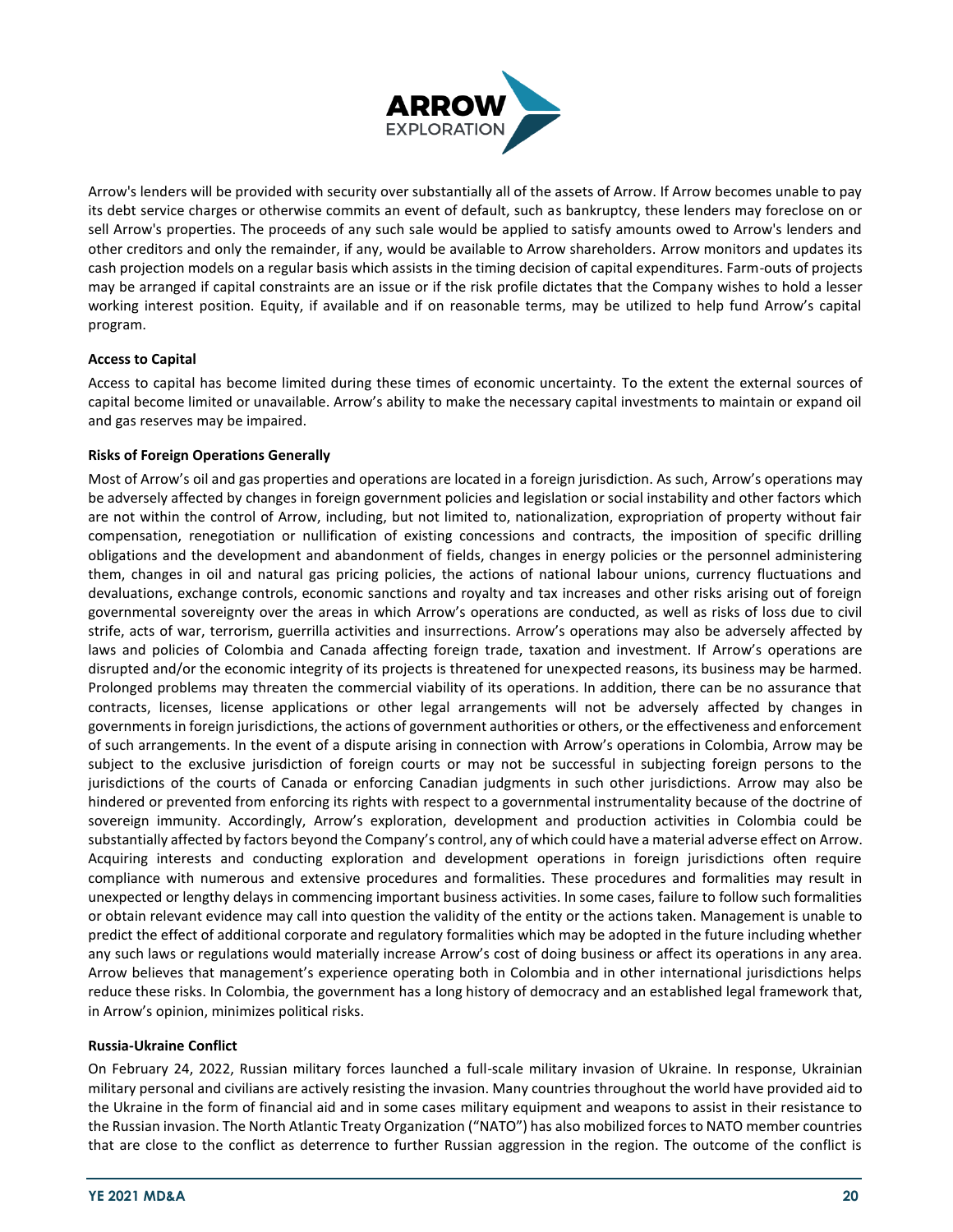

uncertain and is likely to have wide ranging consequences on the peace and stability of the region and the world economy. Certain countries including Canada and the United States, have imposed strict financial and trade sanctions against Russia and such sanctions may have far reaching effects on the global economy. In addition, the German government paused the certification process for the 1,200 km Nord Stream 2 natural gas pipeline that was built to carry natural gas from Russia to Germany. As Russia is a major exporter of oil and natural gas, the disruption of supplies of oil and natural gas from Russia could cause a significant worldwide supply shortage of oil and natural gas and significantly impact pricing of oil and gas worldwide. A lack of supply and high prices of oil and natural gas could have a significant adverse impact on the world economy. The long-term impacts of the conflict and the sanctions imposed on Russia remain uncertain.

#### **Alternatives to/Changing Demand for Petroleum Products**

Fuel conservation measures, alternative fuel requirements, increasing consumer demand for alternatives to oil and natural gas, and technological advances in fuel economy and energy generation devices will reduce the demand for crude oil, natural gas and other liquid hydrocarbons. The Company cannot predict the impact of changing demand for oil and natural gas products and any major changes would have a material adverse effect on the Company's business, financial condition, results of operations and cash flow.

#### **Exploration, Development and Production Risks**

Oil and natural gas exploration involves a high degree of risk, for which even a combination of experience, knowledge and careful evaluation may not be able to overcome. There is no assurance that expenditures made on future exploration by Arrow will result in new discoveries of oil or natural gas in commercial quantities. It is difficult to project the costs of implementing an exploratory drilling program due to the inherent uncertainties of drilling in unknown formations, the costs associated with encountering various drilling conditions such as over-pressured zones, tools lost in the hole and changes in drilling plans and locations as a result of prior exploratory wells or additional seismic data and interpretations thereof.

The long-term commercial success of Arrow will depend on its ability to find, acquire, develop and commercially produce oil and natural gas reserves. No assurance can be given that Arrow will be able to locate satisfactory properties for acquisition or participation. Moreover, if such acquisitions or participations are identified, Arrow may determine that current markets, terms of acquisition and participation or pricing conditions make such acquisitions or participations uneconomic.

Future oil and gas exploration may involve unprofitable efforts, not only from dry wells, but from wells that are productive but do not produce sufficient net revenues to return a profit after drilling, operating and other costs. Completion of a well does not assure a profit on the investment or recovery of drilling, completion and operating costs. In addition, drilling hazards or environmental damage could greatly increase the cost of operations, and various field operating conditions may adversely affect the production from successful wells. These conditions include delays in obtaining governmental approvals or consents, shut-ins of connected wells resulting from extreme weather conditions, insufficient storage or transportation capacity or other geological and mechanical conditions. While diligent well supervision and effective maintenance operations can contribute to maximizing production rates over time, production delays and natural reservoir performance declines cannot be eliminated and can be expected to adversely affect revenue and cash flow levels to varying degrees.

In addition, oil and gas operations are subject to the risks of exploration, development and production of oil and natural gas properties, including encountering unexpected formations or pressures, premature declines of reservoirs, blow-outs, sour gas releases, fires and spills. Losses resulting from the occurrence of any of these risks could have a materially adverse effect on future results of operations, liquidity and financial condition. Arrow attempts to minimize exploration, development and production risks by utilizing a technical team with extensive experience to assure the highest probability of success in its drilling efforts. The collaboration of a team of seasoned veterans in the oil and gas business, each with a unique expertise in the various upstream to downstream technical disciplines of prospect generation to operations, provides the best assurance of competency, risk management and drilling success. A full cycle economic model is utilized to evaluate all hydrocarbon prospects. Detailed geological and geophysical techniques are regularly employed including 3D seismic, petrography, sedimentology, petrophysical log analysis and regional geological evaluation.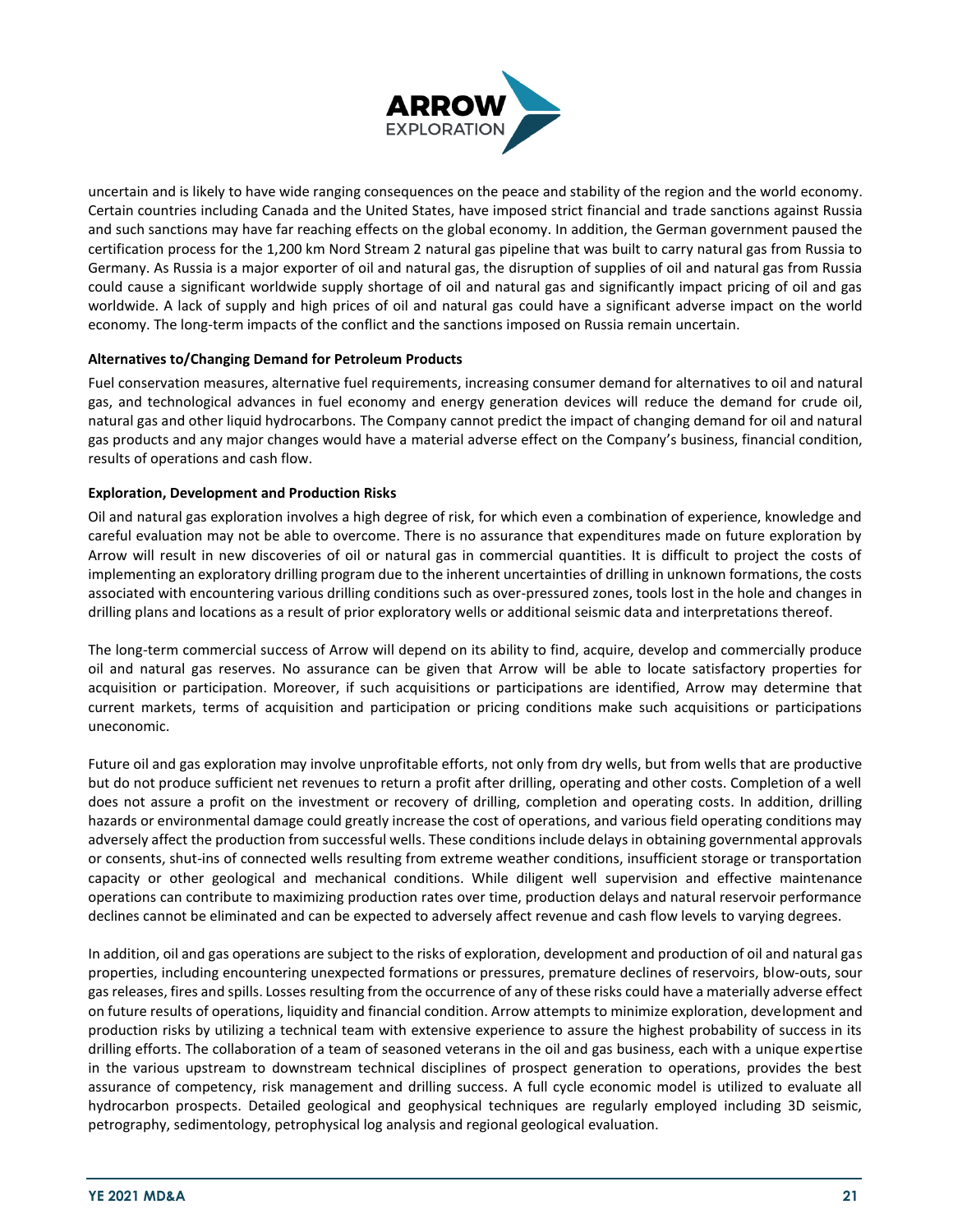

#### **Governmental Regulation**

The oil and gas business is subject to regulation and intervention by governments in such matters as the awarding of exploration and production interests, the imposition of specific drilling obligations, environmental protection controls, control over the development and abandonment of fields (including restrictions on production) and possible expropriation or cancellation of contract rights, as well as with respect to prices, taxes, export quotas, royalties and the exportation of oil and natural gas. Such regulations may be changed from time to time in response to economic or political conditions. The implementation of new regulations or the modification of existing regulations affecting the oil and gas industry could reduce demand for oil and natural gas, increase Arrow's costs and have a material adverse effect on Arrow.

#### **Credit Exposure**

Recent economic conditions have increased the risk that certain counterparties for the Company's oil and gas sales and our joint venture partners may fail to pay. Arrow mitigates these increased risks through diversification and a review process of the credit worthiness of our counterparties. Arrow's policy to mitigate credit risk associated with product sales is to maintain marketing relationships with large, established and reputable purchasers that are considered creditworthy. Arrow has not experienced any collection issues with its petroleum and natural gas marketers. Joint venture receivables are typically collected within two to three months of the joint venture bill being issued to the partner. Arrow attempts to mitigate the risk from joint venture receivables by obtaining partner approval of significant capital and operating expenditures prior to expenditure and in certain circumstances may require cash deposits in advance of incurring financial obligations on behalf of joint venture partners.

#### **Health, Safety and Environment**

All phases of the oil and natural gas business present environmental risks and hazards and are subject to environmental regulation pursuant to a variety of federal, provincial/state and local laws and regulations. Environmental legislation provides for, among other things, restrictions and prohibitions on spills, releases or emissions of various substances produced in association with oil and natural gas operations. The legislation also requires that wells and facility sites be operated, maintained, abandoned and reclaimed to the satisfaction of applicable regulatory authorities. Compliance with such legislation can require significant expenditures and a breach of applicable environmental legislation may result in the imposition of fines and penalties, some of which may be material. Environmental legislation is evolving in a manner expected to result in stricter standards and enforcement, larger fines and liability and potentially increased capital expenditures and operating costs. The discharge of oil, natural gas or other pollutants into the air, soil or water may give rise to liabilities to governments and third parties and may require the Company to incur costs to remedy such discharge.

There are potential risks to the environment inherent in the business activities of the Company. Arrow has developed and implemented policies and procedures to mitigate health, safety and environment (HS&E) risks. Arrow mitigates HS&E risks by maintaining its wells and complying with all regulations. Regular field inspections are also carried out to ensure that all field personnel and third party contractors comply with all company and regulatory guidelines. An action plan has been developed to ensure inactive wells are suspended properly and abandoned in a timely fashion. The above noted policies and procedures are designed to protect and maintain the environment and to ensure that the employees, contractors, subcontractors and the public at large are kept safe at all times.

#### **Foreign Exchange and Currency Risks**

The Company is exposed to foreign exchange and currency risk as a result of fluctuations in exchange rates between Colombian peso and the Canadian dollar. Most of the Corporation's revenues and funds from financing activities are expected to be received in reference to US dollar denominated prices while a portion of its operating, capital, and general and administrative costs are denominated in the Colombian peso and the Canadian dollar.

#### **Widespread Pandemic**

The Company's foreign operations are located in areas relatively remote from local towns and villages and represent a concentration of personnel working and residing in close proximity to one another. Should an employee or visitor become infected with a serious illness that has the potential to spread rapidly, this could place Arrow's workforce at risk. The 2020